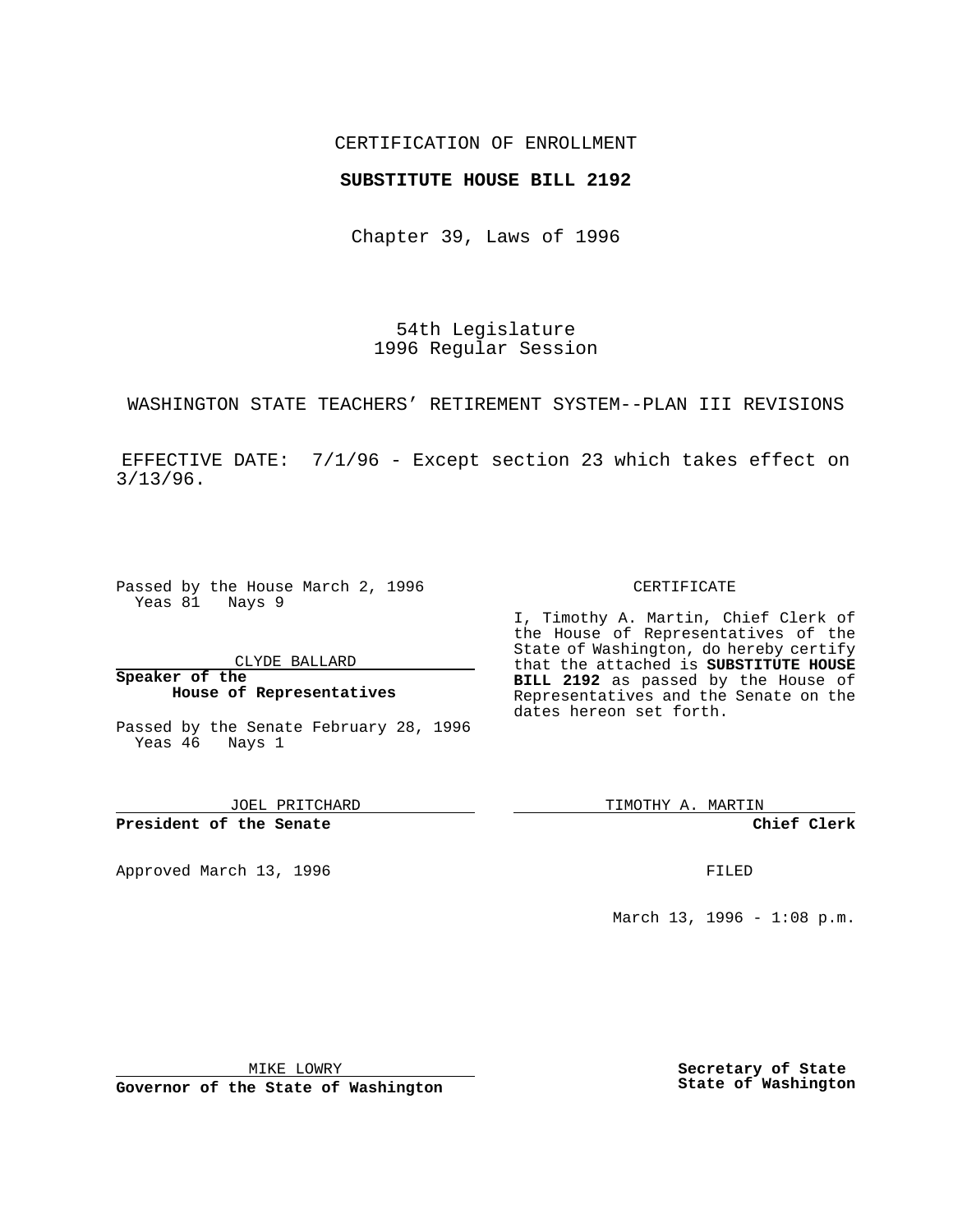# **SUBSTITUTE HOUSE BILL 2192** \_\_\_\_\_\_\_\_\_\_\_\_\_\_\_\_\_\_\_\_\_\_\_\_\_\_\_\_\_\_\_\_\_\_\_\_\_\_\_\_\_\_\_\_\_\_\_

\_\_\_\_\_\_\_\_\_\_\_\_\_\_\_\_\_\_\_\_\_\_\_\_\_\_\_\_\_\_\_\_\_\_\_\_\_\_\_\_\_\_\_\_\_\_\_

# AS AMENDED BY THE SENATE

Passed Legislature - 1996 Regular Session

#### **State of Washington 54th Legislature 1996 Regular Session**

**By** House Committee on Appropriations (originally sponsored by Representatives Carlson, Sehlin, H. Sommers, Cooke, Ogden, Dickerson, Dyer and Conway; by request of Joint Committee on Pension Policy)

Read first time 02/02/96.

 AN ACT Relating to the Washington state teachers' retirement system; amending RCW 41.32.817, 41.32.818, 41.32.840, 41.32.855, 41.32.875, 41.32.895, 41.32.831, 41.34.020, 41.34.040, 41.34.060, 41.50.075, 41.50.110, 41.50.670, 41.54.030, 2.14.080, 41.05.011, and 41.05.080; amending 1995 c 239 s 327 (uncodified); reenacting and amending RCW 41.32.010; adding new sections to chapter 41.32 RCW; adding a new section to chapter 41.34 RCW; repealing RCW 41.32.890, 41.32.885, and 41.54.035; providing an effective date; and declaring an emergency.

BE IT ENACTED BY THE LEGISLATURE OF THE STATE OF WASHINGTON:

 **Sec. 1.** RCW 41.32.010 and 1995 c 345 s 9 and 1995 c 239 s 102 are each reenacted and amended to read as follows:

 As used in this chapter, unless a different meaning is plainly required by the context:

 (1)(a) "Accumulated contributions" for plan I members, means the sum of all regular annuity contributions and, except for the purpose of withdrawal at the time of retirement, any amount paid under RCW 41.50.165(2) with regular interest thereon.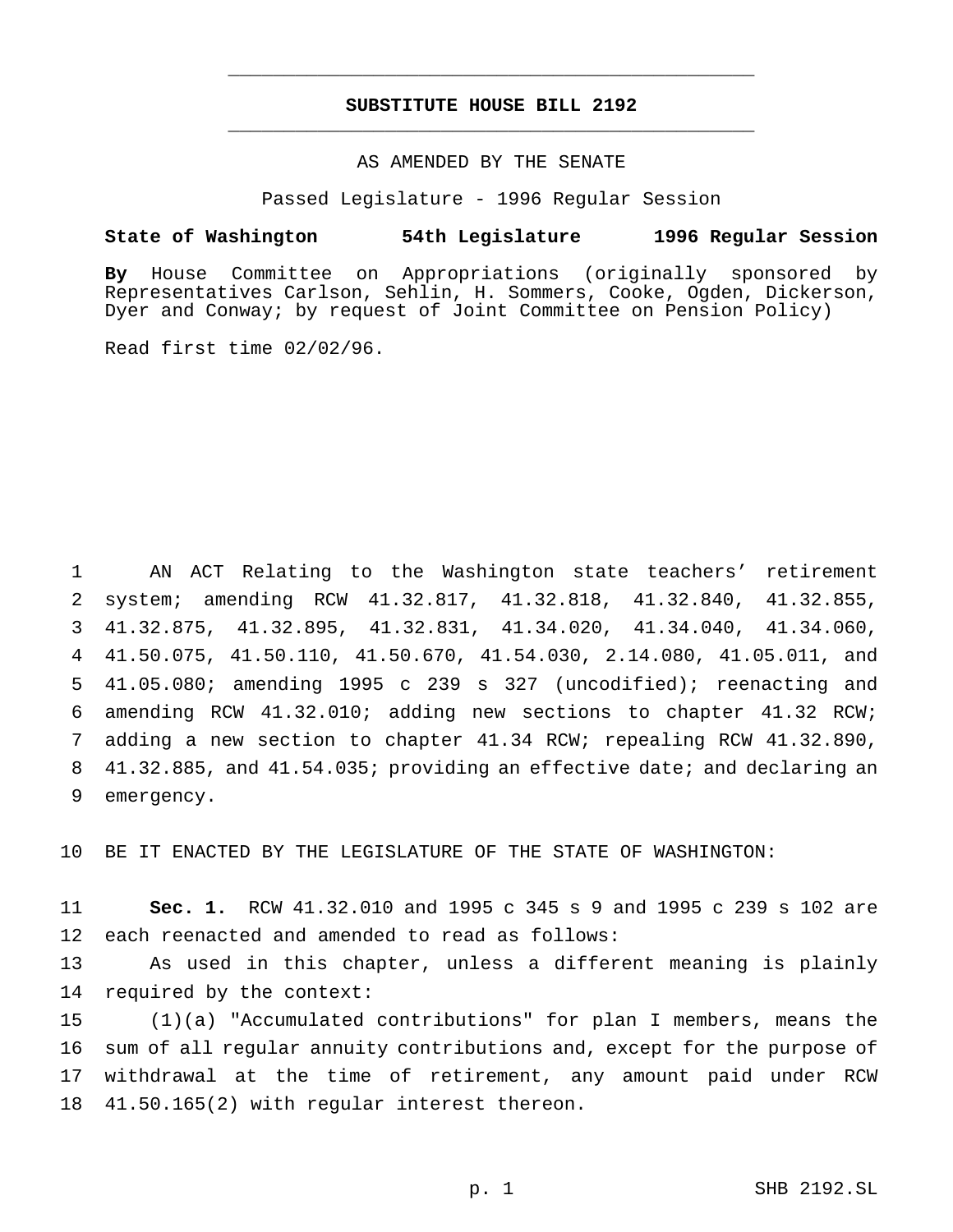(b) "Accumulated contributions" for plan II members, means the sum of all contributions standing to the credit of a member in the member's individual account, including any amount paid under RCW 41.50.165(2), together with the regular interest thereon.

 (2) "Actuarial equivalent" means a benefit of equal value when computed upon the basis of such mortality tables and regulations as shall be adopted by the director and regular interest.

 (3) "Annuity" means the moneys payable per year during life by reason of accumulated contributions of a member.

 (4) "Member reserve" means the fund in which all of the accumulated contributions of members are held.

 (5)(a) "Beneficiary" for plan I members, means any person in receipt of a retirement allowance or other benefit provided by this chapter.

 (b) "Beneficiary" for plan II and plan III members, means any person in receipt of a retirement allowance or other benefit provided by this chapter resulting from service rendered to an employer by another person.

 (6) "Contract" means any agreement for service and compensation between a member and an employer.

 (7) "Creditable service" means membership service plus prior service for which credit is allowable. This subsection shall apply only to plan I members.

 (8) "Dependent" means receiving one-half or more of support from a member.

 (9) "Disability allowance" means monthly payments during disability. This subsection shall apply only to plan I members.

(10)(a) "Earnable compensation" for plan I members, means:

 (i) All salaries and wages paid by an employer to an employee member of the retirement system for personal services rendered during a fiscal year. In all cases where compensation includes maintenance the employer shall fix the value of that part of the compensation not paid in money.

 (ii) "Earnable compensation" for plan I members also includes the following actual or imputed payments, which are not paid for personal services:

 (A) Retroactive payments to an individual by an employer on reinstatement of the employee in a position, or payments by an employer to an individual in lieu of reinstatement in a position which are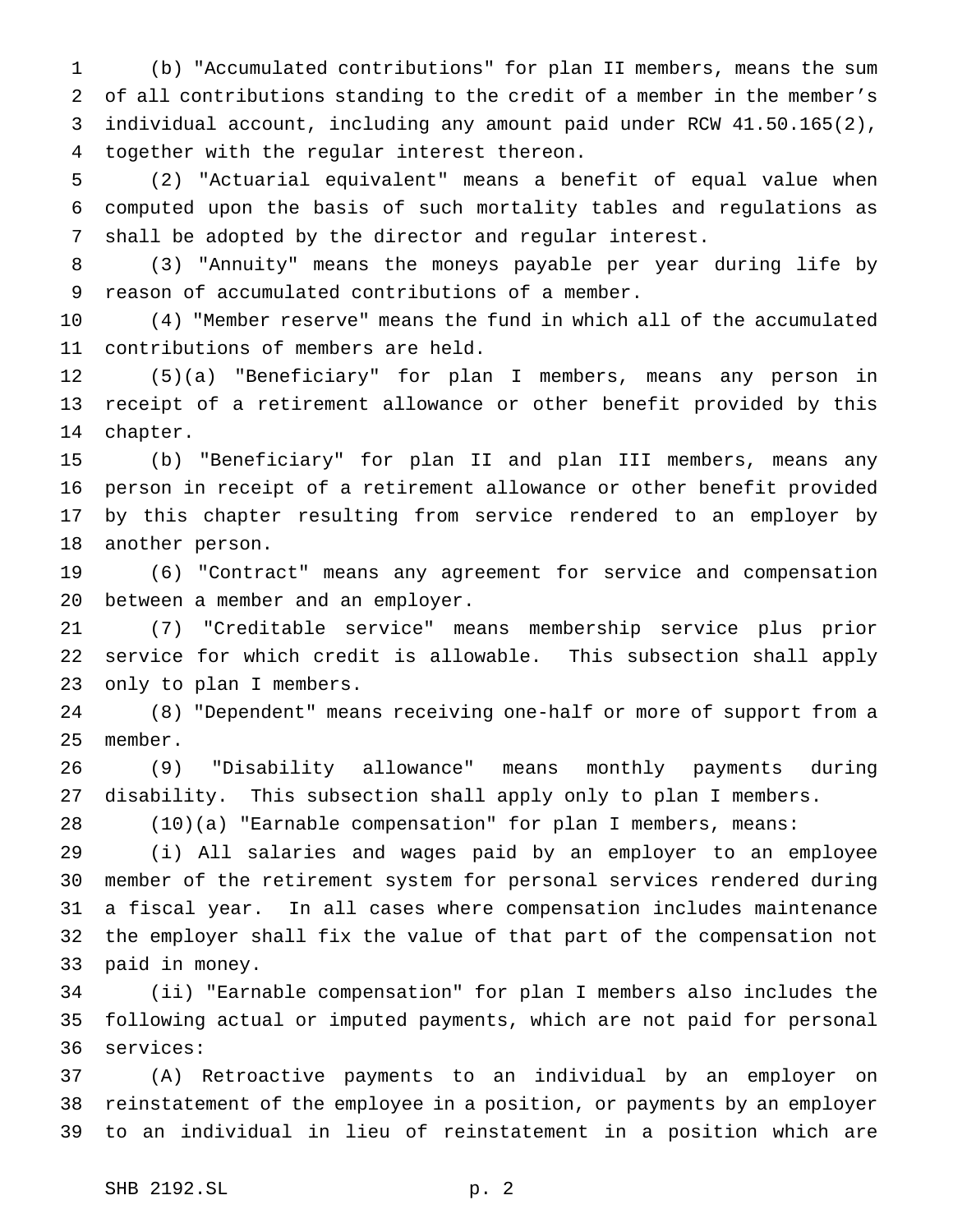awarded or granted as the equivalent of the salary or wages which the individual would have earned during a payroll period shall be considered earnable compensation and the individual shall receive the equivalent service credit.

 (B) If a leave of absence, without pay, is taken by a member for the purpose of serving as a member of the state legislature, and such member has served in the legislature five or more years, the salary which would have been received for the position from which the leave of absence was taken shall be considered as compensation earnable if the employee's contribution thereon is paid by the employee. In addition, where a member has been a member of the state legislature for five or more years, earnable compensation for the member's two highest compensated consecutive years of service shall include a sum not to exceed thirty-six hundred dollars for each of such two consecutive years, regardless of whether or not legislative service was rendered during those two years.

 (iii) For members employed less than full time under written contract with a school district, or community college district, in an instructional position, for which the member receives service credit of less than one year in all of the years used to determine the earnable compensation used for computing benefits due under RCW 41.32.497, 41.32.498, and 41.32.520, the member may elect to have earnable compensation defined as provided in RCW 41.32.345. For the purposes of this subsection, the term "instructional position" means a position in which more than seventy-five percent of the member's time is spent as a classroom instructor (including office hours), a librarian, or a counselor. Earnable compensation shall be so defined only for the purpose of the calculation of retirement benefits and only as necessary to insure that members who receive fractional service credit under RCW 41.32.270 receive benefits proportional to those received by members who have received full-time service credit.

(iv) "Earnable compensation" does not include:

 (A) Remuneration for unused sick leave authorized under RCW 41.04.340, 28A.400.210, or 28A.310.490;

 (B) Remuneration for unused annual leave in excess of thirty days as authorized by RCW 43.01.044 and 43.01.041.

 (b) "Earnable compensation" for plan II and plan III members, means salaries or wages earned by a member during a payroll period for personal services, including overtime payments, and shall include wages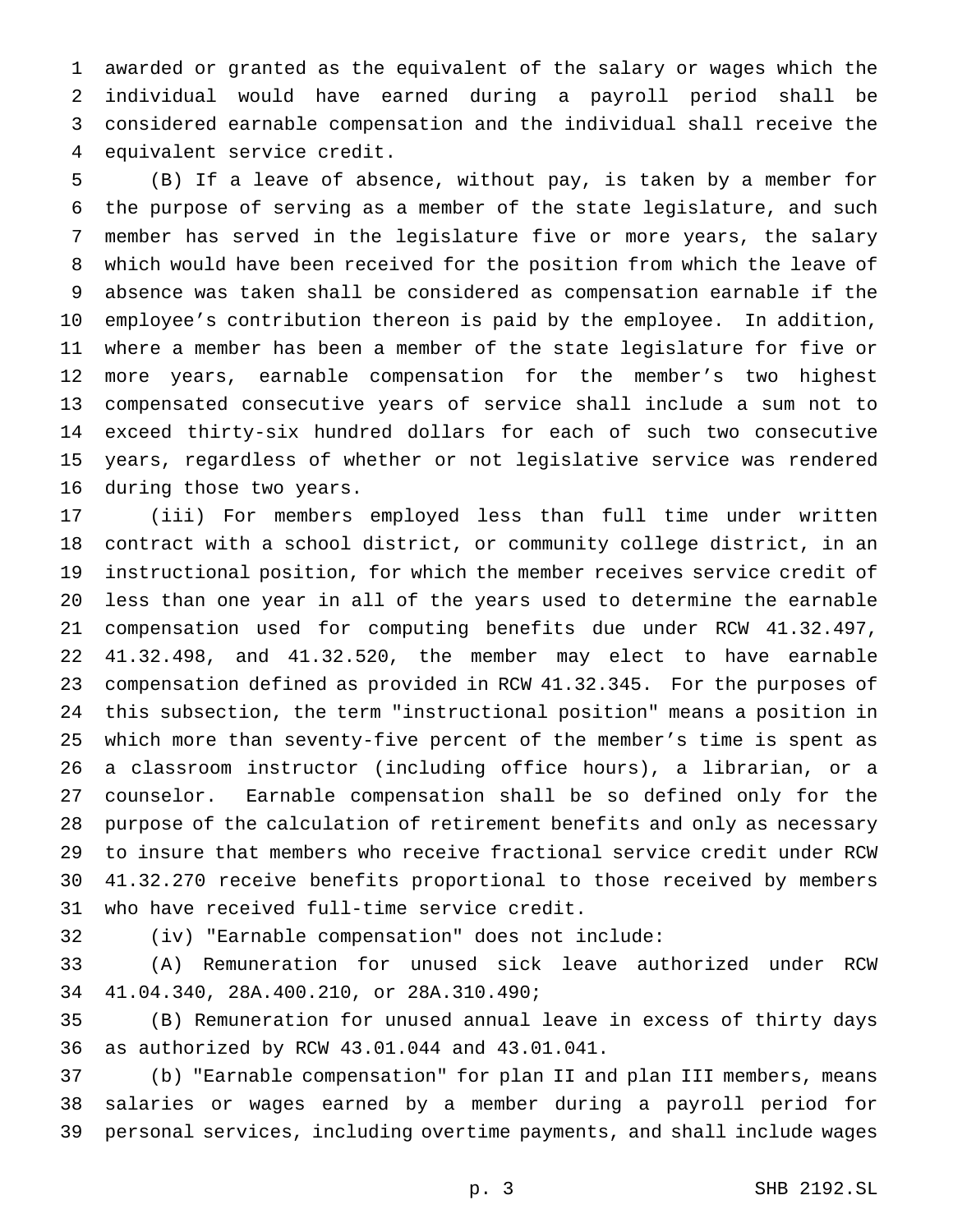and salaries deferred under provisions established pursuant to sections 403(b), 414(h), and 457 of the United States Internal Revenue Code, but shall exclude lump sum payments for deferred annual sick leave, unused accumulated vacation, unused accumulated annual leave, or any form of severance pay.

 "Earnable compensation" for plan II and plan III members also includes the following actual or imputed payments which, except in the case of (b)(ii)(B) of this subsection, are not paid for personal services:

 (i) Retroactive payments to an individual by an employer on reinstatement of the employee in a position or payments by an employer to an individual in lieu of reinstatement in a position which are awarded or granted as the equivalent of the salary or wages which the individual would have earned during a payroll period shall be considered earnable compensation, to the extent provided above, and the individual shall receive the equivalent service credit.

 (ii) In any year in which a member serves in the legislature the member shall have the option of having such member's earnable compensation be the greater of:

 (A) The earnable compensation the member would have received had such member not served in the legislature; or

 (B) Such member's actual earnable compensation received for teaching and legislative service combined. Any additional contributions to the retirement system required because compensation earnable under (b)(ii)(A) of this subsection is greater than compensation earnable under (b)(ii)(B) of this subsection shall be paid by the member for both member and employer contributions.

 (11) "Employer" means the state of Washington, the school district, or any agency of the state of Washington by which the member is paid. (12) "Fiscal year" means a year which begins July 1st and ends June 30th of the following year.

 (13) "Former state fund" means the state retirement fund in operation for teachers under chapter 187, Laws of 1923, as amended.

 (14) "Local fund" means any of the local retirement funds for teachers operated in any school district in accordance with the provisions of chapter 163, Laws of 1917 as amended.

 (15) "Member" means any teacher included in the membership of the retirement system. Also, any other employee of the public schools who, on July 1, 1947, had not elected to be exempt from membership and who,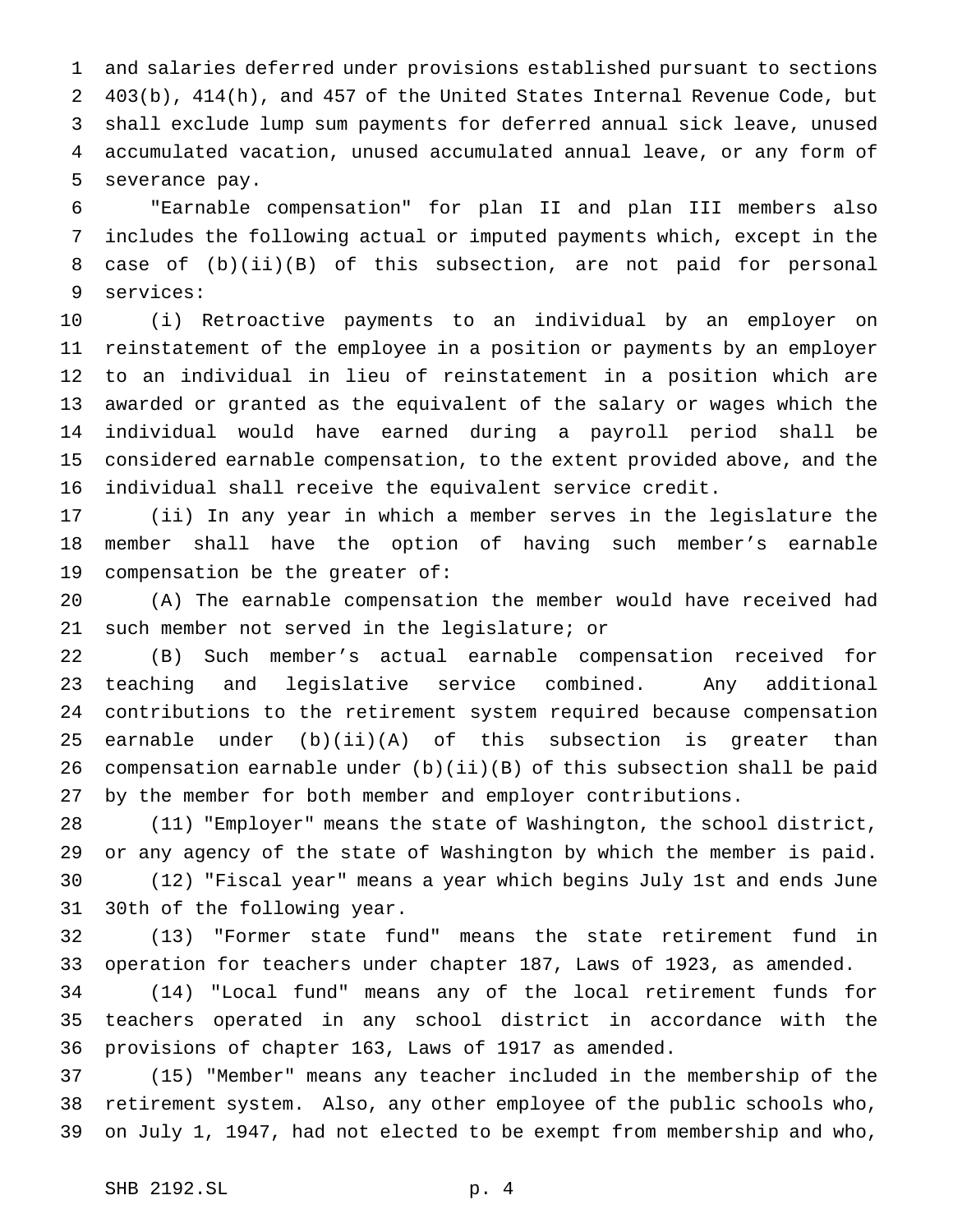prior to that date, had by an authorized payroll deduction, contributed to the member reserve.

 (16) "Membership service" means service rendered subsequent to the first day of eligibility of a person to membership in the retirement system: PROVIDED, That where a member is employed by two or more employers the individual shall receive no more than one service credit month during any calendar month in which multiple service is rendered. The provisions of this subsection shall apply only to plan I members. (17) "Pension" means the moneys payable per year during life from

the pension reserve.

 (18) "Pension reserve" is a fund in which shall be accumulated an actuarial reserve adequate to meet present and future pension liabilities of the system and from which all pension obligations are to be paid.

 (19) "Prior service" means service rendered prior to the first date of eligibility to membership in the retirement system for which credit is allowable. The provisions of this subsection shall apply only to plan I members.

 (20) "Prior service contributions" means contributions made by a member to secure credit for prior service. The provisions of this subsection shall apply only to plan I members.

 (21) "Public school" means any institution or activity operated by the state of Washington or any instrumentality or political subdivision thereof employing teachers, except the University of Washington and Washington State University.

 (22) "Regular contributions" means the amounts required to be deducted from the compensation of a member and credited to the member's individual account in the member reserve. This subsection shall apply only to plan I members.

 (23) "Regular interest" means such rate as the director may determine.

 (24)(a) "Retirement allowance" for plan I members, means monthly payments based on the sum of annuity and pension, or any optional benefits payable in lieu thereof.

 (b) "Retirement allowance" for plan II and plan III members, means monthly payments to a retiree or beneficiary as provided in this chapter.

 (25) "Retirement system" means the Washington state teachers' retirement system.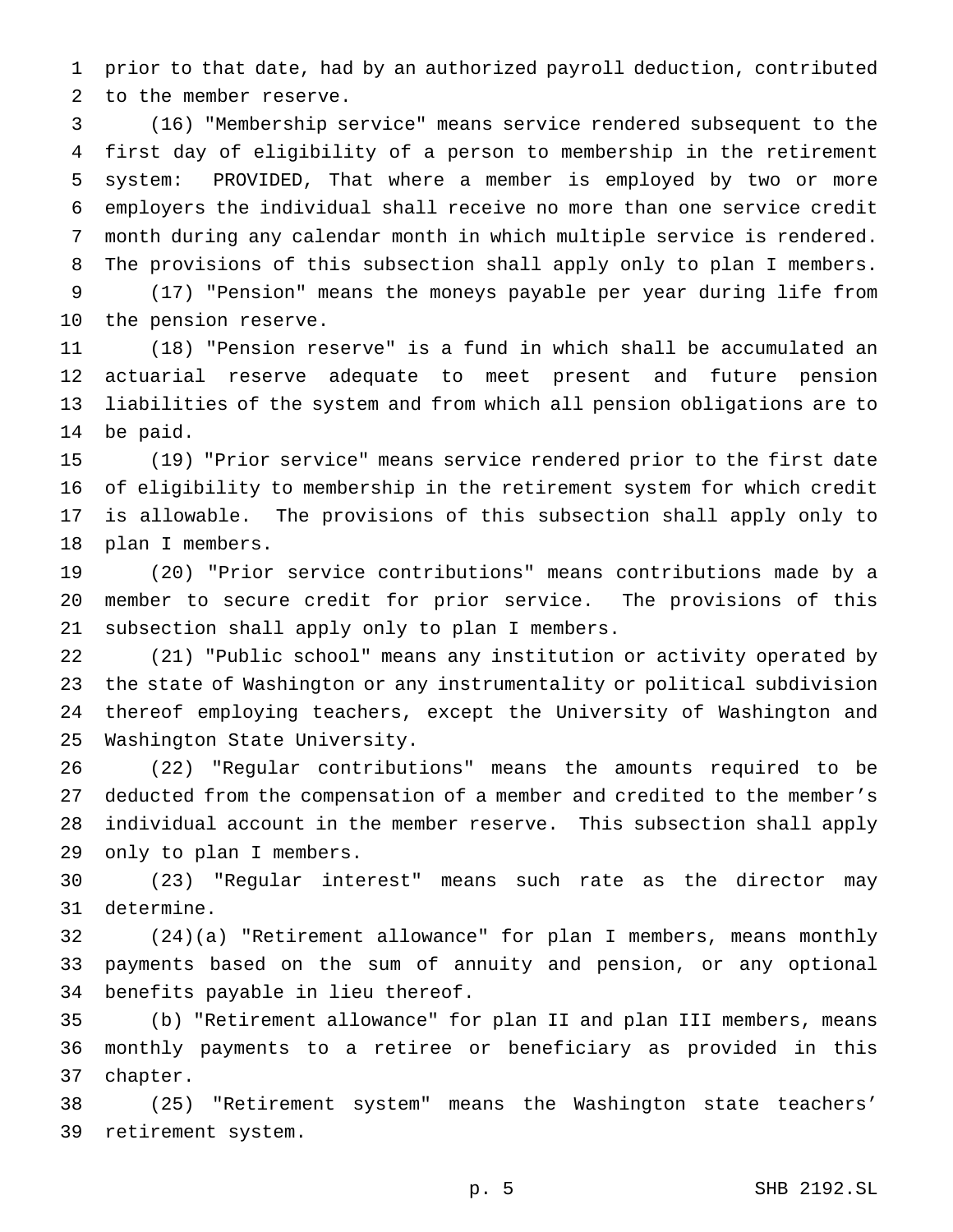(26)(a) "Service" for plan I members means the time during which a member has been employed by an employer for compensation.

 (i) If a member is employed by two or more employers the individual shall receive no more than one service credit month during any calendar month in which multiple service is rendered.

 (ii) As authorized by RCW 28A.400.300, up to forty-five days of sick leave may be creditable as service solely for the purpose of determining eligibility to retire under RCW 41.32.470.

 (iii) As authorized in RCW 41.32.065, service earned in an out-of- state retirement system that covers teachers in public schools may be applied solely for the purpose of determining eligibility to retire under RCW 41.32.470.

 (b) "Service" for plan II and plan III members, means periods of employment by a member for one or more employers for which earnable compensation is earned subject to the following conditions:

 (i) A member employed in an eligible position or as a substitute shall receive one service credit month for each month of September through August of the following year if he or she earns earnable compensation for eight hundred ten or more hours during that period and is employed during nine of those months, except that a member may not receive credit for any period prior to the member's employment in an eligible position except as provided in RCW 41.32.812 and 41.50.132;

 (ii) If a member is employed either in an eligible position or as a substitute teacher for nine months of the twelve month period between September through August of the following year but earns earnable compensation for less than eight hundred ten hours but for at least six hundred thirty hours, he or she will receive one-half of a service credit month for each month of the twelve month period;

 (iii) All other members in an eligible position or as a substitute teacher shall receive service credit as follows:

 (A) A service credit month is earned in those calendar months where earnable compensation is earned for ninety or more hours;

 (B) A half-service credit month is earned in those calendar months where earnable compensation is earned for at least seventy hours but less than ninety hours; and

 (C) A quarter-service credit month is earned in those calendar months where earnable compensation is earned for less than seventy hours.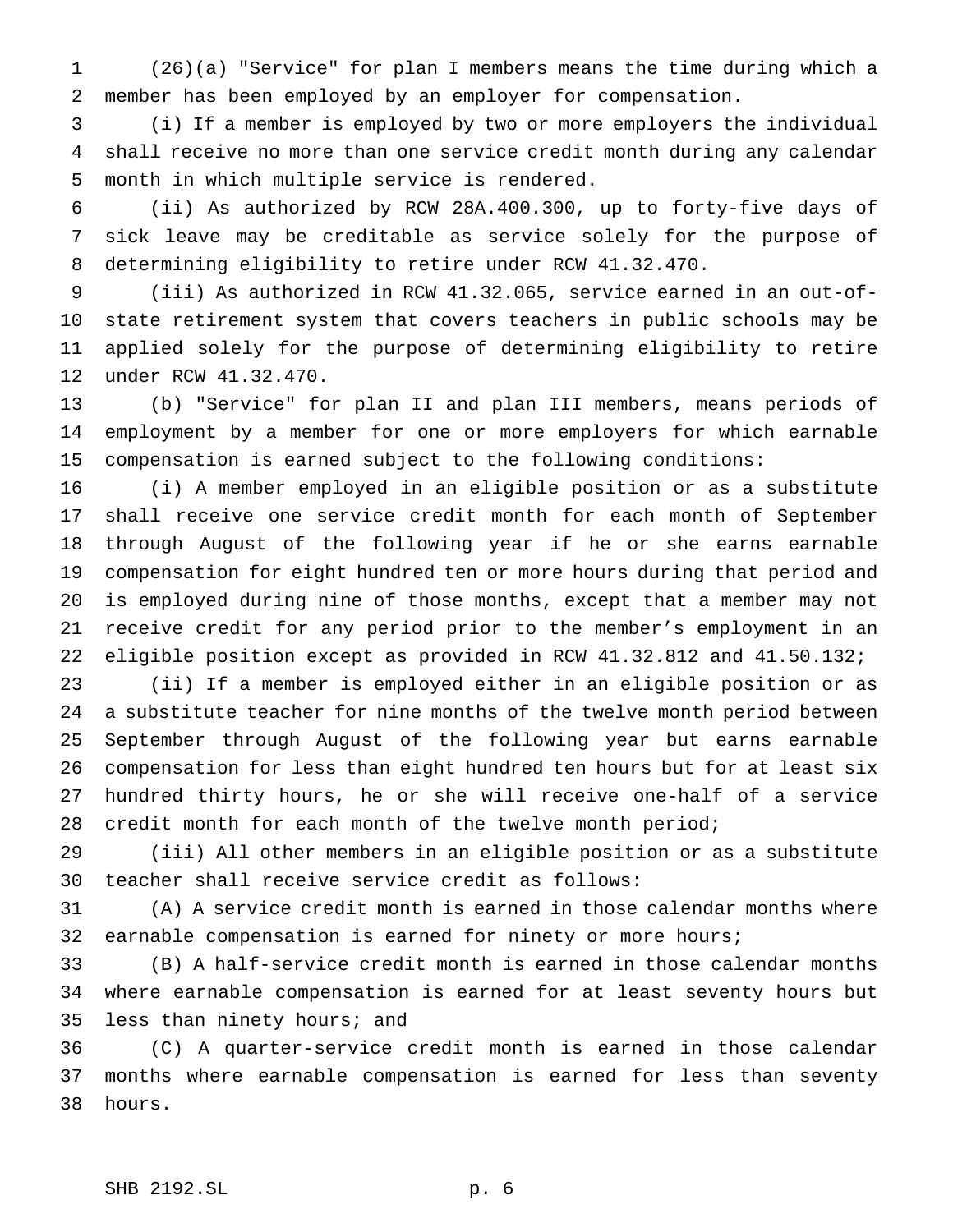(iv) Any person who is a member of the teachers' retirement system and who is elected or appointed to a state elective position may continue to be a member of the retirement system and continue to receive a service credit month for each of the months in a state elective position by making the required member contributions.

 (v) When an individual is employed by two or more employers the individual shall only receive one month's service credit during any calendar month in which multiple service for ninety or more hours is rendered.

 (vi) As authorized by RCW 28A.400.300, up to forty-five days of sick leave may be creditable as service solely for the purpose of determining eligibility to retire under RCW 41.32.470. For purposes of plan II and plan III "forty-five days" as used in RCW 28A.400.300 is equal to two service credit months. Use of less than forty-five days of sick leave is creditable as allowed under this subsection as follows:

 (A) Less than eleven days equals one-quarter service credit month; (B) Eleven or more days but less than twenty-two days equals one-half service credit month;

(C) Twenty-two days equals one service credit month;

 (D) More than twenty-two days but less than thirty-three days equals one and one-quarter service credit month;

 (E) Thirty-three or more days but less than forty-five days equals one and one-half service credit month.

 (vii) As authorized in RCW 41.32.065, service earned in an out-of- state retirement system that covers teachers in public schools may be applied solely for the purpose of determining eligibility to retire under RCW 41.32.470.

 (viii) The department shall adopt rules implementing this subsection.

 (27) "Service credit year" means an accumulation of months of service credit which is equal to one when divided by twelve.

 (28) "Service credit month" means a full service credit month or an accumulation of partial service credit months that are equal to one.

 (29) "Teacher" means any person qualified to teach who is engaged by a public school in an instructional, administrative, or supervisory capacity. The term includes state, educational service district, and school district superintendents and their assistants and all employees certificated by the superintendent of public instruction; and in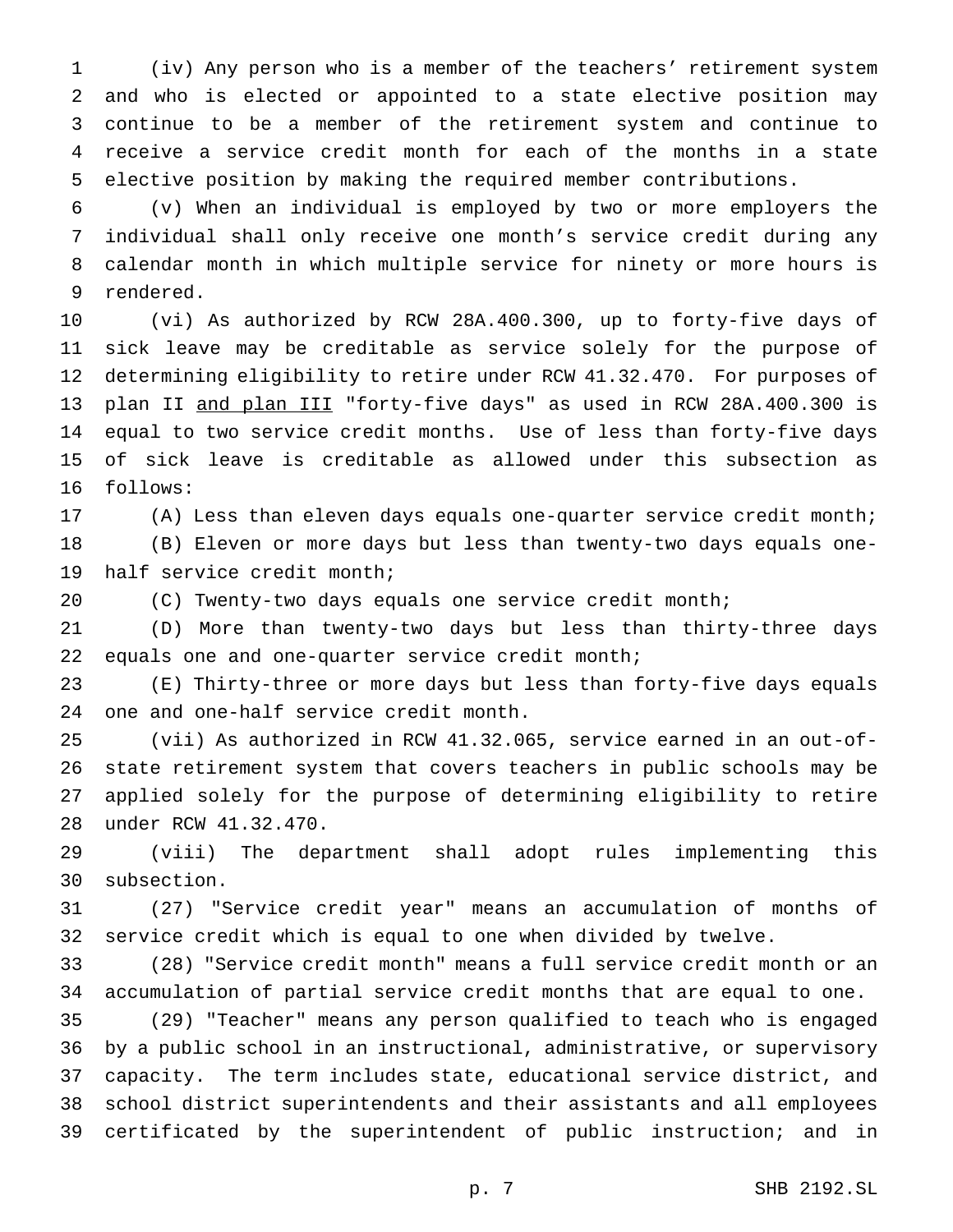addition thereto any full time school doctor who is employed by a public school and renders service of an instructional or educational nature.

 (30) "Average final compensation" for plan II and plan III members, means the member's average earnable compensation of the highest consecutive sixty service credit months prior to such member's retirement, termination, or death. Periods constituting authorized leaves of absence may not be used in the calculation of average final 9 compensation except under RCW 41.32.810(2).

 (31) "Retiree" means any person in receipt of a retirement allowance or other benefit provided by this chapter resulting from service rendered to an employer while a member. A person is in receipt of a retirement allowance as defined in subsection (24) of this section or other benefit as provided by this chapter when the department mails, causes to be mailed, or otherwise transmits the retirement allowance warrant.

 (32) "Department" means the department of retirement systems created in chapter 41.50 RCW.

(33) "Director" means the director of the department.

 (34) "State elective position" means any position held by any person elected or appointed to state-wide office or elected or appointed as a member of the legislature.

 (35) "State actuary" or "actuary" means the person appointed pursuant to RCW 44.44.010(2).

(36) "Substitute teacher" means:

 (a) A teacher who is hired by an employer to work as a temporary teacher, except for teachers who are annual contract employees of an employer and are guaranteed a minimum number of hours; or

 (b) Teachers who either (i) work in ineligible positions for more than one employer or (ii) work in an ineligible position or positions together with an eligible position.

 (37)(a) "Eligible position" for plan II members from June 7, 1990, through September 1, 1991, means a position which normally requires two or more uninterrupted months of creditable service during September through August of the following year.

 (b) "Eligible position" for plan II and plan III on and after September 1, 1991, means a position that, as defined by the employer, normally requires five or more months of at least seventy hours of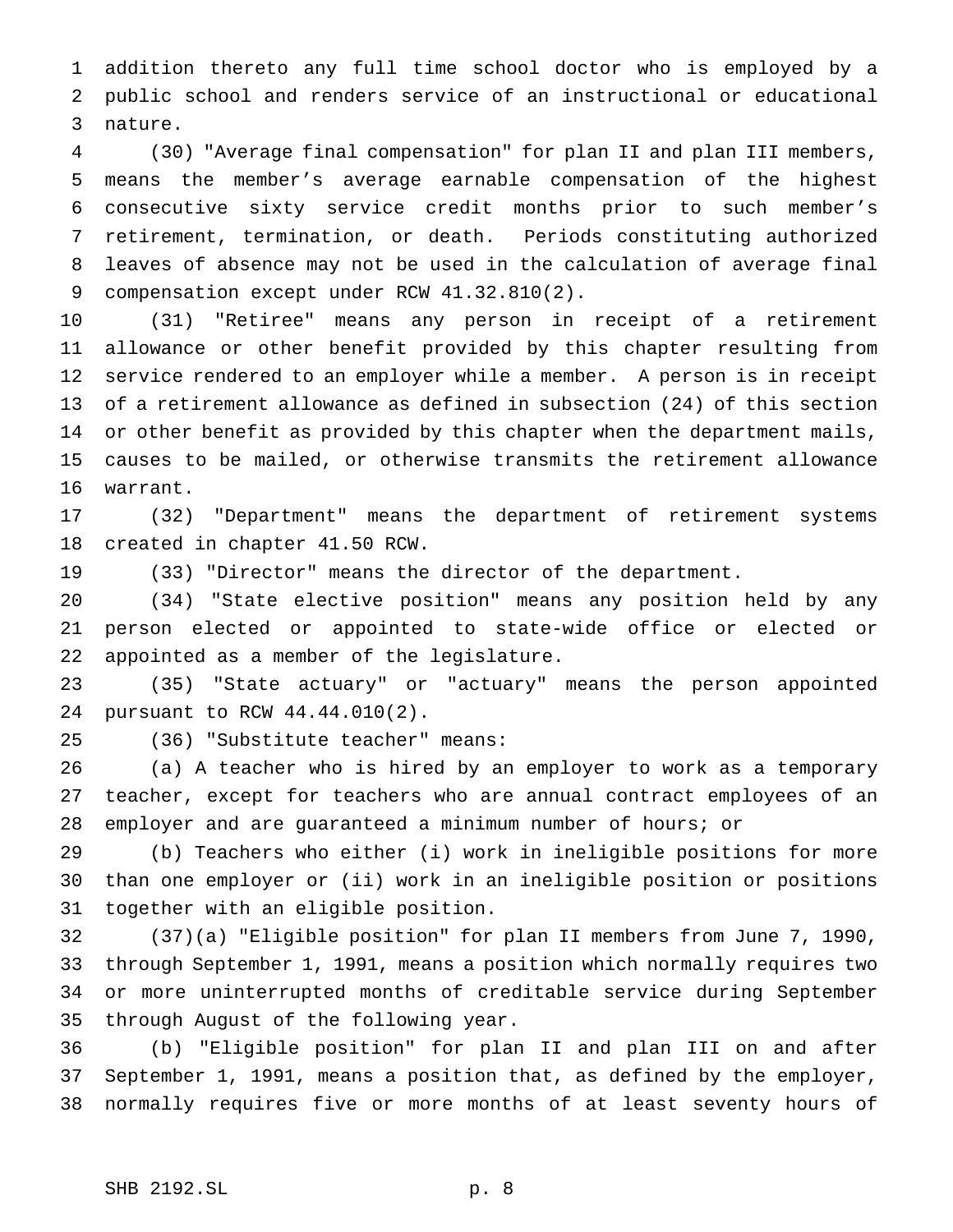earnable compensation during September through August of the following year.

 (c) For purposes of this chapter an employer shall not define "position" in such a manner that an employee's monthly work for that employer is divided into more than one position.

 (d) The elected position of the superintendent of public instruction is an eligible position.

 (38) "Plan I" means the teachers' retirement system, plan I providing the benefits and funding provisions covering persons who first became members of the system prior to October 1, 1977.

 (39) "Plan II" means the teachers' retirement system, plan II providing the benefits and funding provisions covering persons who first became members of the system on and after October 1, 1977, and prior to July 1, 1996.

 (40) "Plan III" means the teachers' retirement system, plan III providing the benefits and funding provisions covering persons who first become members of the system on and after July 1, 1996, or who transfer under RCW 41.32.817.

 (41) (("Education association" means an association organized to 20 carry out collective bargaining activities, the majority of whose members are employees covered by chapter 41.59 RCW or academic employees covered by chapter 28B.52 RCW.

 $(42)$ )) "Index" means, for any calendar year, that year's annual average consumer price index, Seattle, Washington area, for urban wage earners and clerical workers, all items compiled by the bureau of labor statistics, United States department of labor.

 $((+43))$   $(42)$  "Index A" means the index for the year prior to the determination of a postretirement adjustment.

29  $((+44))$   $(43)$  "Index B" means the index for the year prior to index A.

31  $((+45))$   $(44)$  "Index year" means the earliest calendar year in which the index is more than sixty percent of index A.

33  $((+46))$   $(45)$  "Adjustment ratio" means the value of index A divided by index B.

35  $((+47))$   $(46)$  "Annual increase" means, initially, fifty-nine cents per month per year of service which amount shall be increased each July 1st by three percent, rounded to the nearest cent.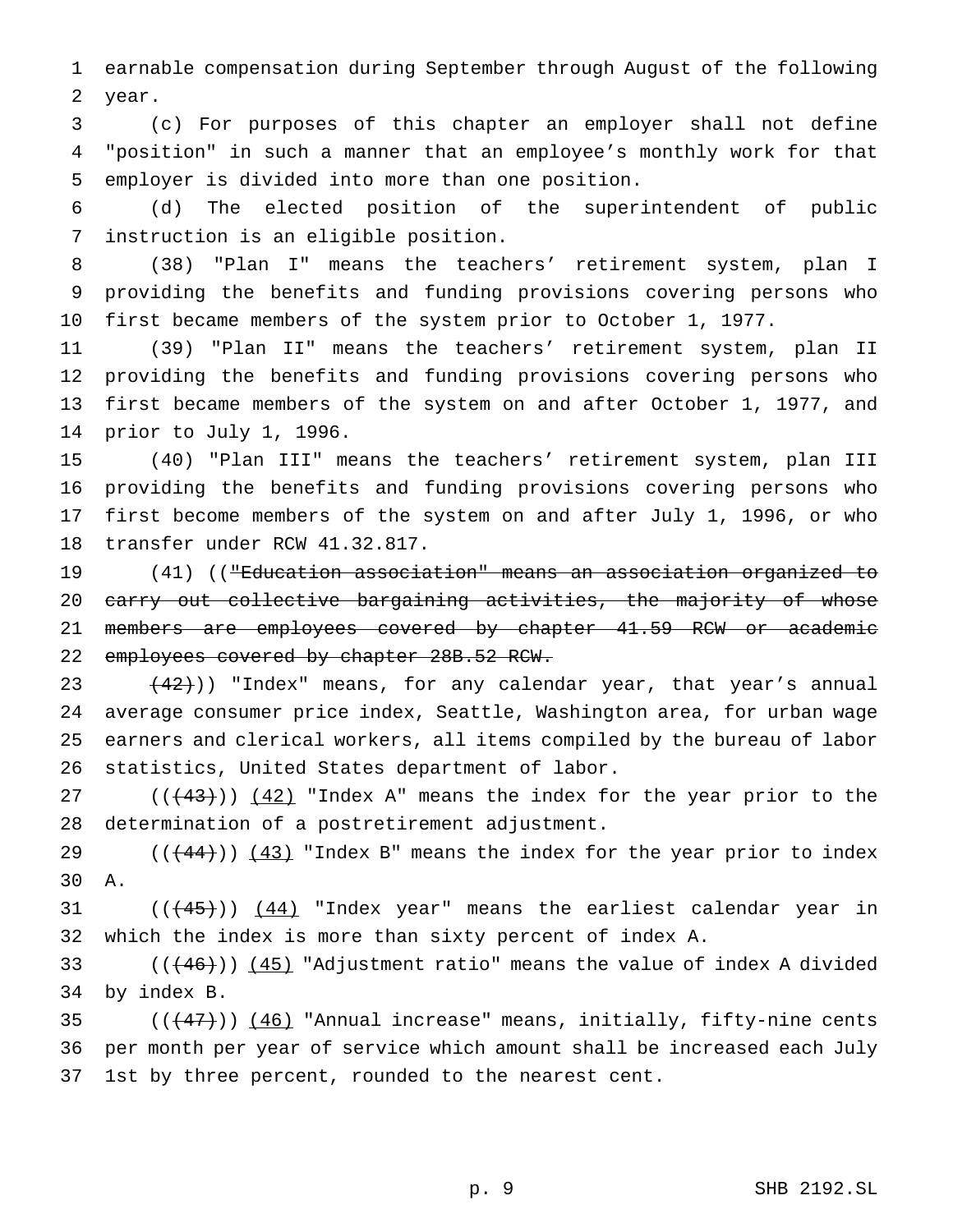1 (47) "Member account" or "member's account" for purposes of plan 2 III means the sum of the contributions and earnings on behalf of the 3 member in the defined contribution portion of plan III.

4 **Sec. 2.** RCW 41.32.817 and 1995 c 239 s 303 are each amended to 5 read as follows:

6 (1) Every plan II member employed by an employer in an eligible 7 position may make an irrevocable option to transfer to plan III. ((For 8 those who elect to transfer:

 $9$   $(a)$ )) (2) Any plan II member who is a substitute teacher may make 10 an irrevocable option to transfer to plan III at the time the member 11 purchases substitute service credit pursuant to RCW 41.32.013, pursuant 12 to time lines and procedures established by the department.

13 (3) Any plan II member, other than a substitute teacher, who wishes 14 to transfer to plan III after December 31, 1997, may transfer during 15 the month of January in any following year, provided that the member 16 earns service credit for that month.

17 (4) All service credit in plan II shall be transferred to the 18 defined benefit portion of plan III.

19  $((\{b\}))(5)$  The accumulated contributions in plan II less fifty 20 percent of any contributions made pursuant to RCW 41.50.165(2) shall be 21 transferred to the member's account in the defined contribution portion 22 established in chapter 41.34 RCW, pursuant to procedures developed by 23 the department and subject to RCW 41.34.090. Contributions made 24 pursuant to RCW 41.50.165(2) that are not transferred to the member's 25 account shall be transferred to the fund created in RCW 41.50.075(2), 26 except that interest earned on all such contributions shall be 27 transferred to the member's account.

28 (((c) A member vested on July 1, 1996, under plan II shall be 29 automatically vested in plan III upon transfer.

 (d) Members employed by an employer in an eligible position on 31 January 1, 1998, who request to transfer to plan III by January 1, 1998, shall have their account in the defined contribution portion of plan III, other than those accumulated contributions attributable to 34 restorations made under RCW 41.50.165(2), increased by twenty percent 35 of their plan II accumulated contributions as of January 1, 1996. If the member who requests to transfer dies before January 1, 1998, the additional payment provided by this subsection shall be paid to the member's estate, or such person or persons, trust, or organization as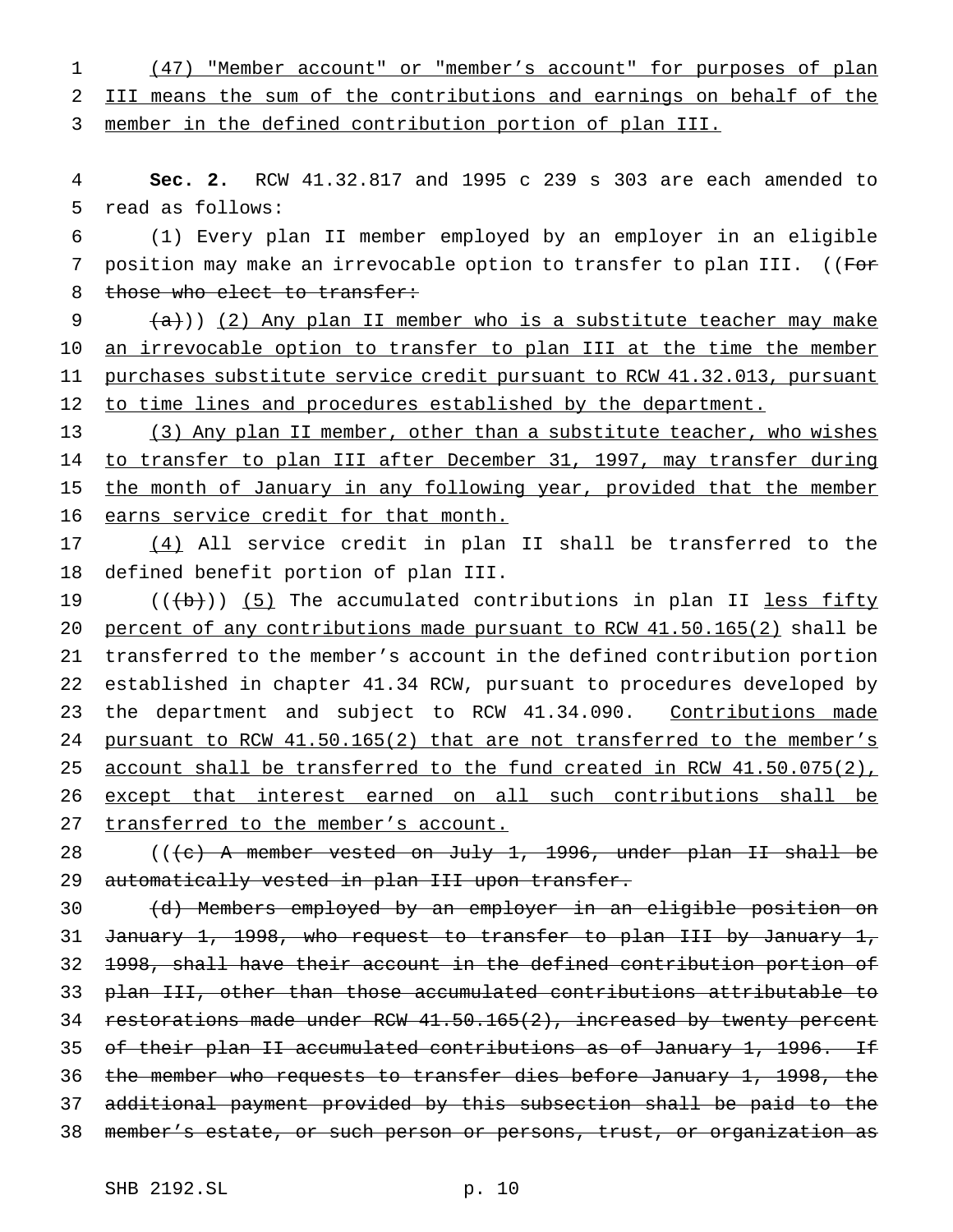the member shall have nominated by written designation duly executed

2 and filed with the department.

 $\left( \frac{1}{e}\right)$  (6) The legislature reserves the right to discontinue the right to transfer under this section.

 ( $(\frac{2}{3})$  This subsection shall also apply to dual members as provided in RCW 41.54.035.

 (3) Any member who elects to transfer to plan III and has eligible unrestored withdrawn contributions in plan II, may subsequently restore 9 such contributions under the provisions of RCW 41.32.825. The restored plan II service credit will be automatically transferred to plan III. Contributions restored will be transferred to the member's account in 12 plan III.

13 (4))) (7) Anyone previously retired from plan II is prohibited from transferring to plan III.

 **Sec. 3.** RCW 41.32.818 and 1995 c 239 s 304 are each amended to read as follows:

17 Any ((person)) member of the public employees' retirement system 18 plan II who is employed in an eligible position as an educational staff associate and who elected pursuant to RCW 41.32.032(2)(a) to remain a member of the public employees' retirement system under chapter 41.40 21 RCW may make an irrevocable option before January 1, 1998, to transfer to plan III pursuant to RCW 41.32.817, PROVIDED THAT:

 (1) Only service credit for previous periods of employment in a position covered by RCW 41.32.010 is transferred to plan III;

 (2) Equivalent accumulated employee and employer contributions attributable to service covered by subsection (1) of this section are transferred to plan III;

 (3) Employer contributions transferred under this section shall be paid into the teachers' retirement system combined plan II and III fund.

 ((Any person, not employed as an educational staff associate on July 1, 1996, may choose, within one year of the person's return to 33 employment as a teacher, to transfer to plan III under this section.))

 **Sec. 4.** RCW 41.32.840 and 1995 c 239 s 106 are each amended to read as follows: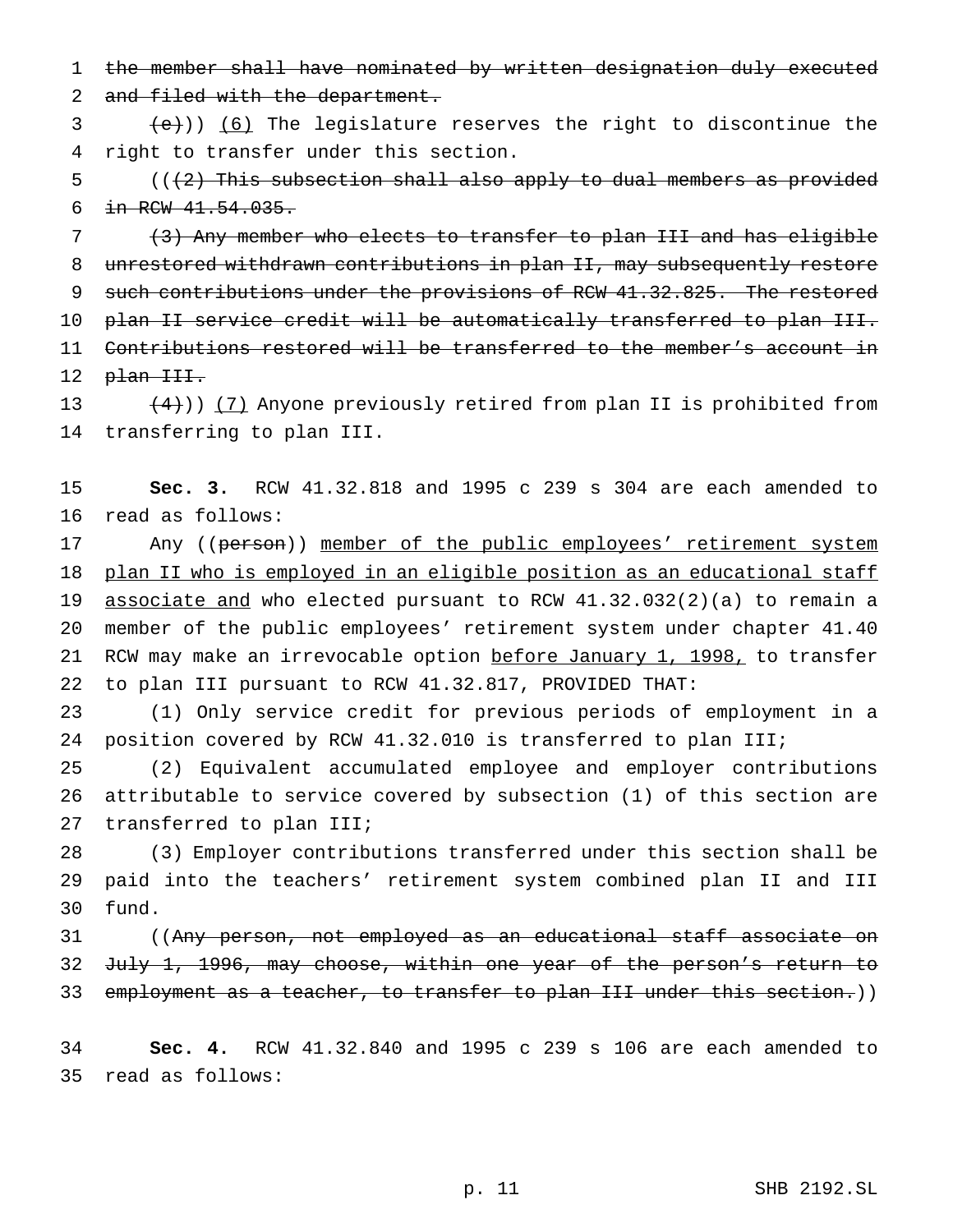(1) A member of the retirement system shall receive a retirement allowance equal to one percent of such member's average final compensation for each service credit year.

 (2) The retirement allowance payable under RCW 41.32.875 to a member who separates after having completed at least twenty service credit years shall be increased by twenty-five one-hundredths of one percent, compounded for each month from the date of separation to the 8 date that the retirement allowance commences.

 **Sec. 5.** RCW 41.32.855 and 1995 c 239 s 109 are each amended to read as follows:

 Any member or beneficiary eligible to receive a retirement allowance under the provisions of RCW 41.32.875, 41.32.880, or 41.32.895 shall be eligible to commence receiving a retirement allowance after having filed written application with the department. (1) Retirement allowances paid to members shall accrue from the first day of the calendar month immediately following such member's separation from employment.

18 (2) Retirement allowances ((paid)) payable to ((vested)) eligible members no longer in service, but qualifying for such an allowance 20 pursuant to RCW  $((41.32.870))$   $41.32.875$  shall accrue from the first day of the calendar month immediately following such qualification.

 (3) Disability allowances paid to disabled members shall accrue from the first day of the calendar month immediately following such member's separation from employment for disability.

 (4) Retirement allowances paid as death benefits shall accrue from the first day of the calendar month immediately following the member's death.

 **Sec. 6.** RCW 41.32.875 and 1995 c 239 s 113 are each amended to read as follows:

30 (1) NORMAL RETIREMENT. Any member who ((has vested and attained)) 31 is at least age sixty-five and who has:

(a) Completed ten service credit years; or

 (b) Completed five service credit years, including twelve service 34 credit months after attaining age fifty-four; or

 (c) Completed five service credit years by July 1, 1996, under plan II and who transferred to plan III under RCW 41.32.817;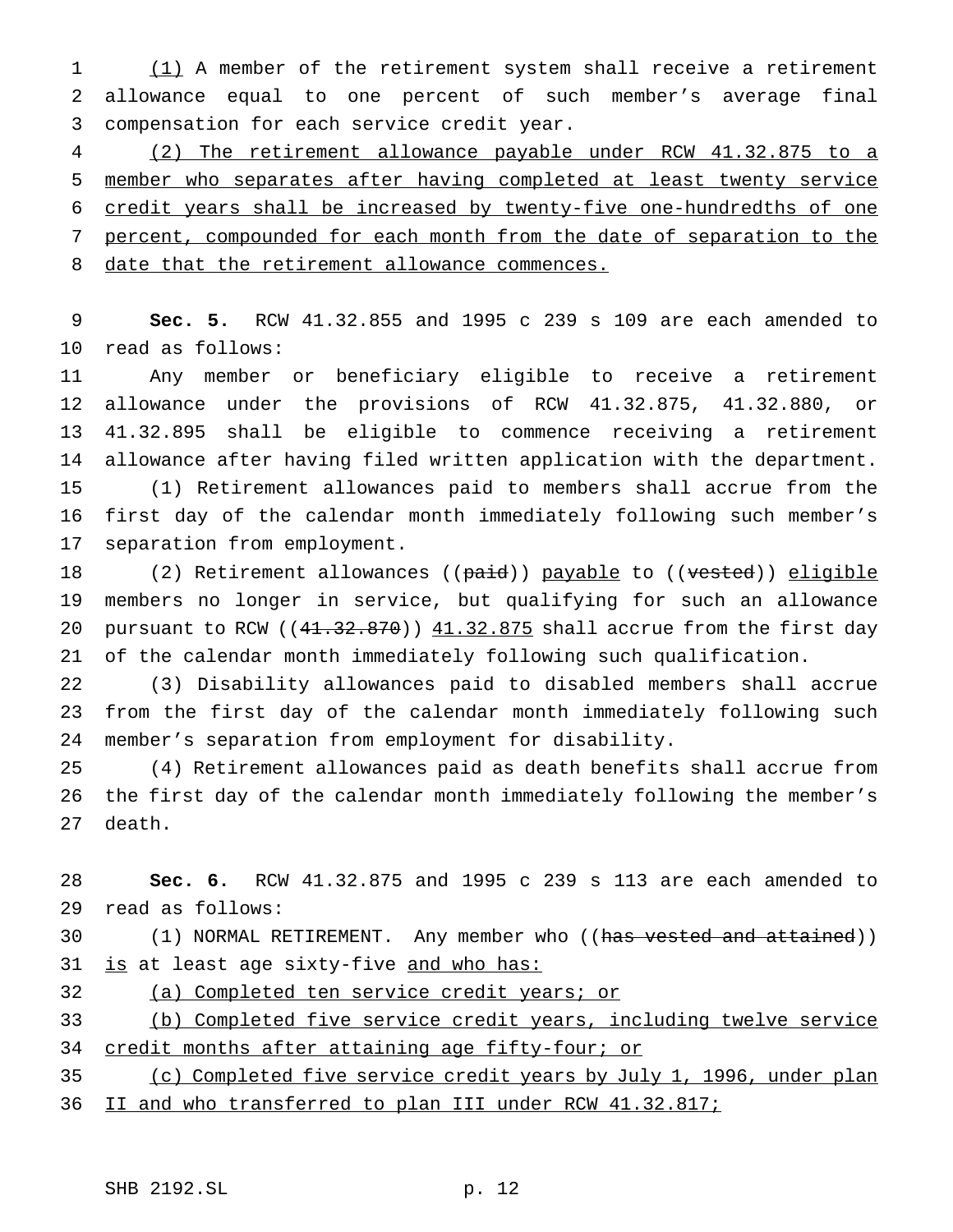shall be eligible to retire and to receive a retirement allowance computed according to the provisions of RCW 41.32.840.

 (2) EARLY RETIREMENT. Any member who has attained at least age fifty-five and has completed at least ten years of service shall be eligible to retire and to receive a retirement allowance computed according to the provisions of RCW 41.32.840, except that a member retiring pursuant to this subsection shall have the retirement allowance actuarially reduced to reflect the difference in the number of years between age at retirement and the attainment of age sixty-five.

 **Sec. 7.** RCW 41.32.895 and 1995 c 239 s 117 are each amended to read as follows:

13 If a member ((who is vested)) dies prior to retirement, the surviving spouse or eligible child or children shall receive a retirement allowance computed as provided in RCW 41.32.851 actuarially reduced to reflect a joint and one hundred percent survivor option and if the member was not eligible for normal retirement at the date of death a further reduction as described in RCW 41.32.875(2).

 If the surviving spouse who is receiving the retirement allowance dies leaving a child or children under the age of majority, then such child or children shall continue to receive an allowance in an amount equal to that which was being received by the surviving spouse, share and share alike, until such child or children reach the age of majority.

 If there is no surviving spouse eligible to receive an allowance at the time of the member's death, such member's child or children under the age of majority shall receive an allowance, share and share alike. The allowance shall be calculated with the assumption that the age of the spouse and member were equal at the time of the member's death.

 NEW SECTION. **Sec. 8.** A new section is added to chapter 41.32 RCW under the subchapter heading "provisions applicable to plan III" to read as follows:

 (1) Anyone who requests to transfer under RCW 41.32.817 before January 1, l998, and establishes service credit for January 1998, shall have their member account increased by twenty percent of:

 (a) Plan II accumulated contributions as of January 1, l996, less fifty percent of any payments made pursuant to RCW 41.50.165(2); or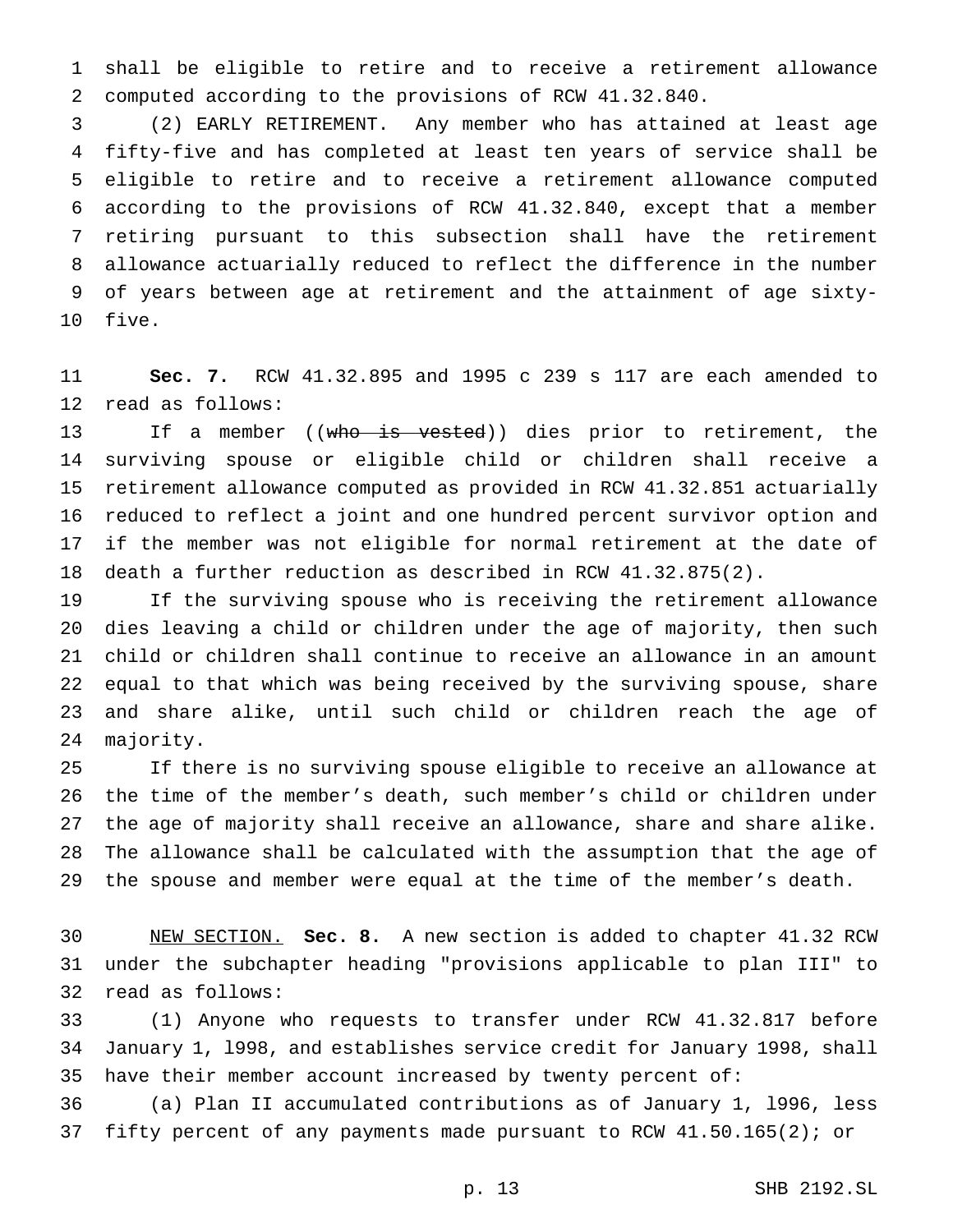(b) All amounts withdrawn after January 1, l996, which are completely restored before January 1, l998.

 (2) Substitute teachers shall receive the additional payment provided in subsection (1) of this section if they:

(a) Establish service credit for January 1998; and

 (b) Establish any service credit from July 1996 through December 1997; and

(c) Elect to transfer on or before March 1, l999.

 (3) If a member who requests to transfer dies before January 1, 1998, the additional payment provided by this section shall be paid to the member's estate, or the person or persons, trust, or organization the member nominated by written designation duly executed and filed with the department.

 (4) The legislature reserves the right to modify or discontinue the right to an incentive payment under this section for any plan II members who have not previously transferred to plan III.

 NEW SECTION. **Sec. 9.** A new section is added to chapter 41.32 RCW under the subchapter heading "provisions applicable to plan III" to read as follows:

 (1) Any member who elects to transfer to plan III and has eligible unrestored withdrawn contributions in plan II, may restore such contributions under the provisions of RCW 41.32.825(1) with interest as determined by the department. The restored plan II service credit will be automatically transferred to plan III. Restoration payments will be transferred to the member account in plan III. If the member fails to meet the time limitations of RCW 41.32.825(1), they may restore such contributions under the provisions of RCW 41.50.165(2). The restored plan II service credit will be automatically transferred to plan III. One-half of the restoration payments under RCW 41.50.165(2) plus interest shall be allocated to the member's account.

 (2) Any member who elects to transfer to plan III may purchase plan II service credit under RCW 41.32.810(3). Purchased plan II service credit will be automatically transferred to plan III. Contributions on behalf of the employer paid by the employee shall be allocated to the defined benefit portion of plan III and shall not be refundable when paid to the fund described in RCW 41.50.075(2). Contributions on behalf of the employee shall be allocated to the member account. If the member fails to meet the time limitations of RCW 41.32.810(3), they may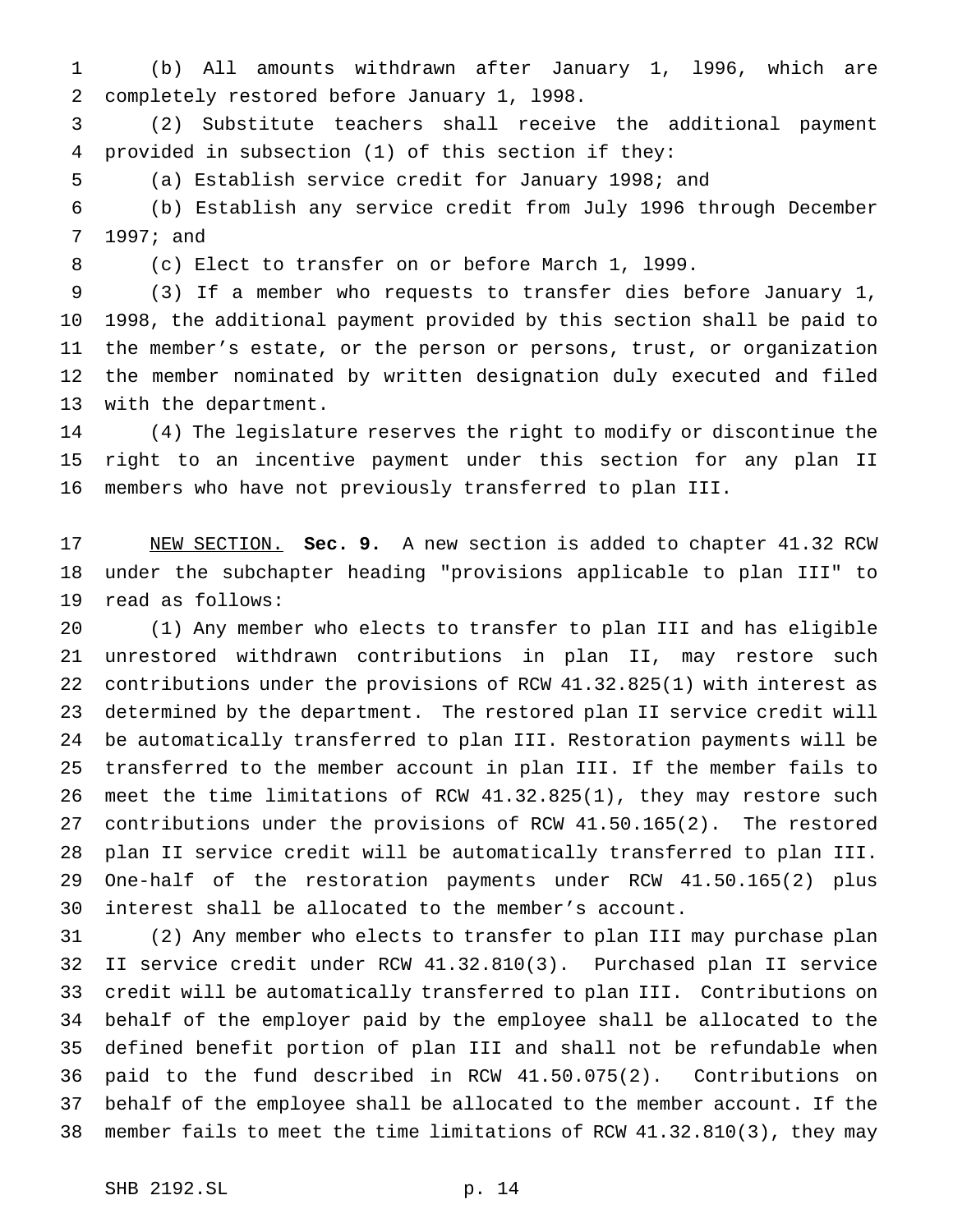subsequently restore such contributions under the provisions of RCW 41.50.165(2). Purchased plan II service credit will be automatically transferred to plan III. One-half of the payments under RCW 41.50.165(2), plus interest, shall be allocated to the member's account.

 **Sec. 10.** RCW 41.32.831 and 1995 c 239 s 104 are each amended to read as follows:

 (1) RCW 41.32.831 through 41.32.895 shall apply only to plan III members.

 (2) Plan III shall consist of two separate elements: (a) A defined benefit portion covered under this subchapter; and (b) a defined 12 contribution portion covered under chapter 41.34 RCW. ((All contributions on behalf of the employer paid by an employee shall be made to the defined benefit portion of plan III and shall be 15 nonrefundable when paid to the fund described in RCW 41.50.075(3).)

 (3) Unless otherwise specified, all references to "plan III" in this subchapter refer to the defined benefit portion of plan III.

 NEW SECTION. **Sec. 11.** A new section is added to chapter 41.32 RCW under the subchapter heading "provisions applicable to plan III" to read as follows:

 (1) Contributions on behalf of the employer paid by the employee to purchase plan III service credit shall be allocated to the defined benefit portion of plan III and shall not be refundable when paid to the fund described in RCW 41.50.075(2). Contributions on behalf of the employee shall be allocated to the member account. If the member fails to meet the statutory time limitations to purchase plan III service credit, it may be purchased under the provisions of RCW 41.50.165(2). One-half of the purchase payments under RCW 41.50.165(2), plus interest, shall be allocated to the member's account.

 (2) No purchased plan III membership service will be credited until all payments required of the member are made, with interest. Upon receipt of all payments owed by the member, the department shall bill the employer for any contributions, plus interest, required to purchase membership service.

 NEW SECTION. **Sec. 12.** A new section is added to chapter 41.34 RCW to read as follows: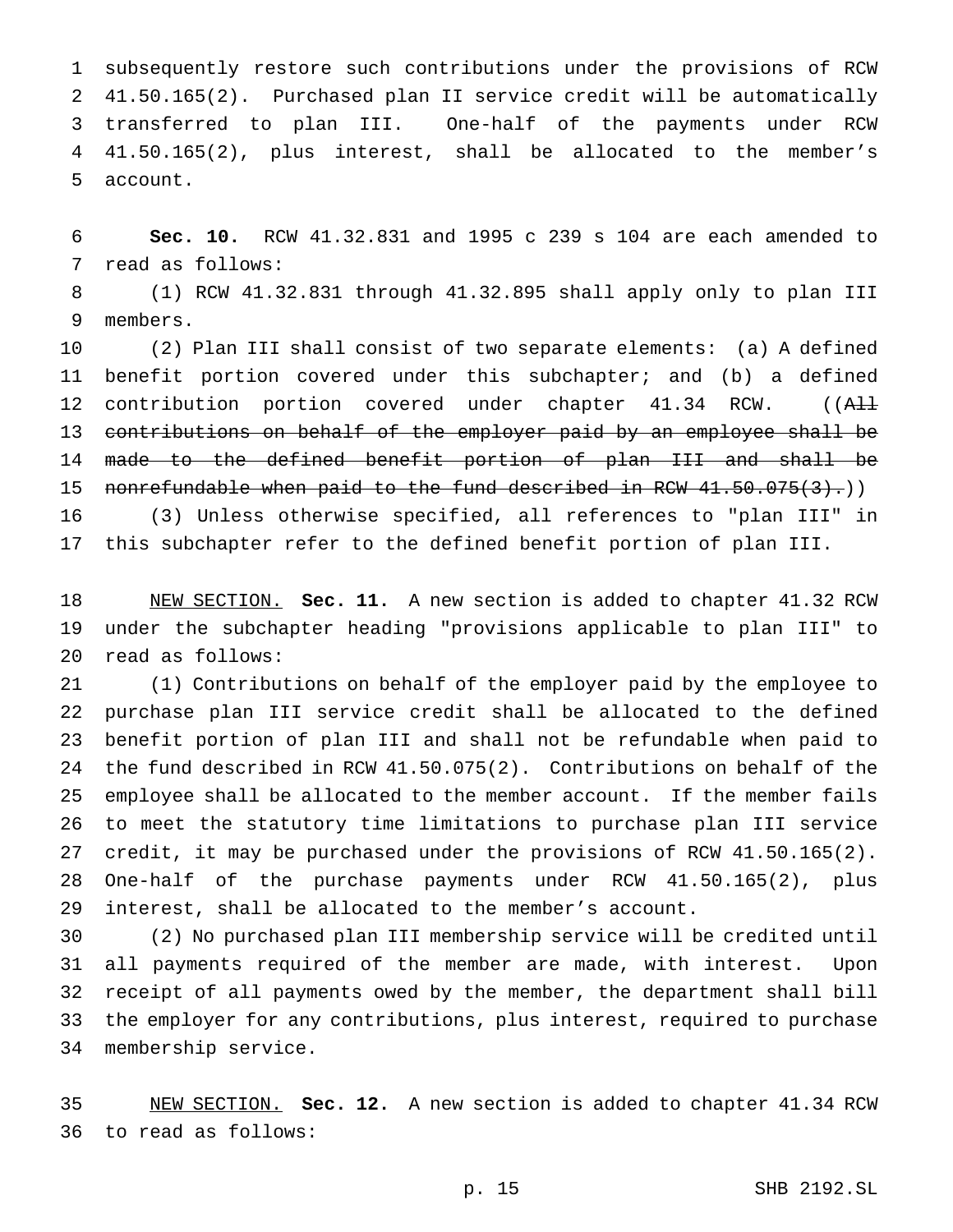A member who separates from service and then reestablishes membership may restore contributions to the member account.

 **Sec. 13.** RCW 41.34.020 and 1995 c 239 s 202 are each amended to read as follows:

 As used in this chapter, the following terms have the meanings indicated:

 (1) "Actuary" means the state actuary or the office of the state actuary.

 (2) "Board" means the employee retirement benefits board authorized in chapter 41.50 RCW.

(3) "Department" means the department of retirement systems.

 (4) "Compensation" for purposes of this chapter is the same as 13 "earnable compensation" for plan III in chapter 41.32 RCW, except that 14 the compensation may be reported when paid, rather than when earned.

 (5) "Employer" means the same as "employer" for plan III in chapter 41.32 RCW.

 (6) "Member" means any employee included in the membership of a 18 retirement system as provided for ((plan III)) in chapter 41.32 RCW of plan III.

20  $((+6))$   $(7)$  "Member account" or "member's account" means the sum of the contributions and earnings on behalf of the member.

22  $((+7))$   $(8)$  "Retiree" means any member in receipt of an allowance or other benefit provided by this chapter resulting from service rendered to an employer by such member.

 **Sec. 14.** RCW 41.34.040 and 1995 c 239 s 204 are each amended to read as follows:

 (1) A member shall contribute from his or her compensation according to one of the following rate structures:

| 29 | Option A         | Contribution Rate |
|----|------------------|-------------------|
| 30 | All Ages         | 5.0% fixed        |
| 31 | Option B         |                   |
| 32 | Up to Age 35     | 5.0%              |
| 33 | Age 35 to 44     | 6.0%              |
| 34 | Age 45 and above | 7.5%              |
| 35 | Option C         |                   |
| 36 | Up to Age 35     | 6.0%              |
| 37 | Age 35 to 44     | 7.5%              |
|    |                  |                   |

SHB 2192.SL p. 16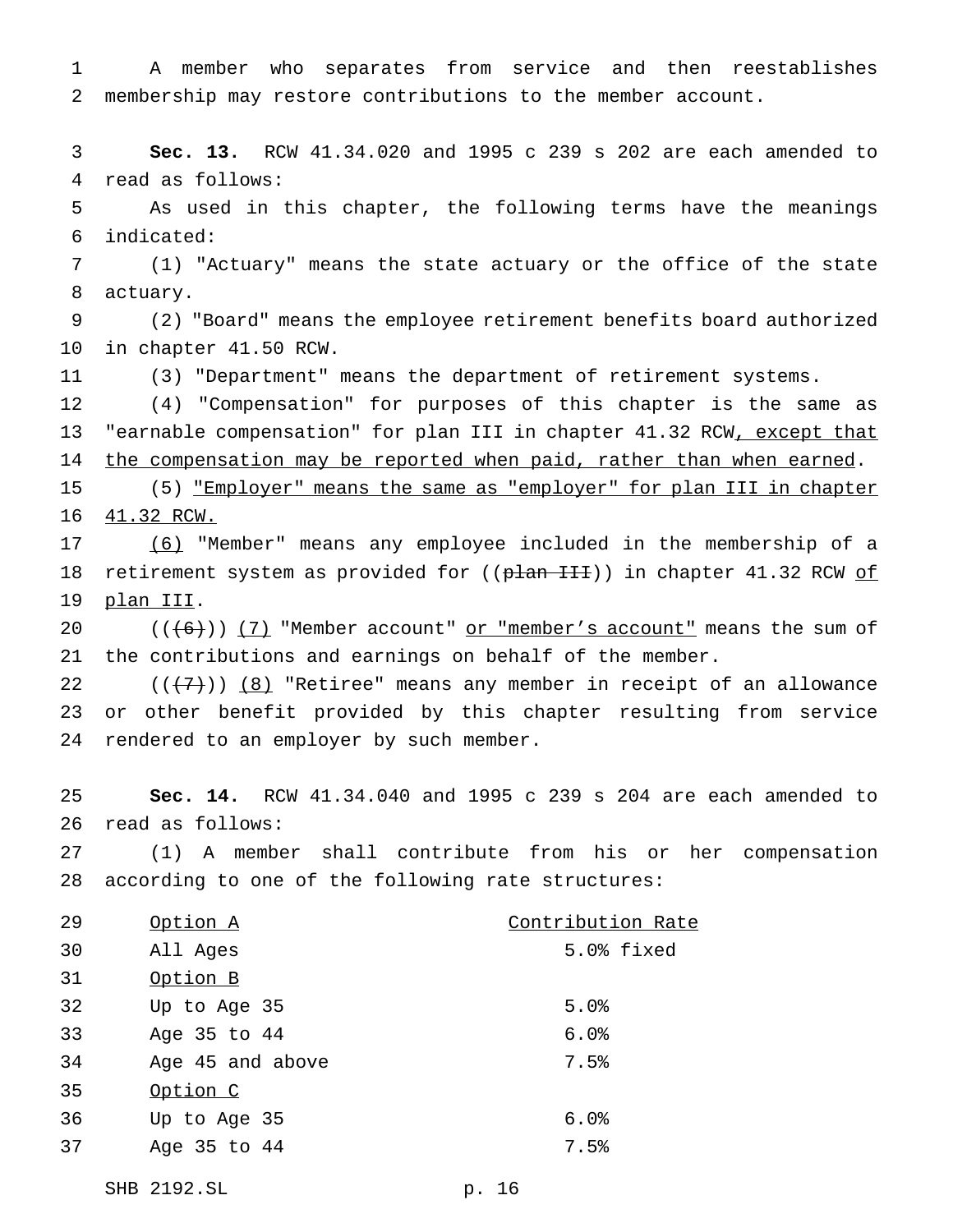1 Age 45 and above 8.5%

 (2) The board shall have the right to offer contribution rate options in addition to those listed in subsection (1) of this section, provided that no significant additional administrative costs are created. All options offered by the board shall conform to the requirements stated in subsections (3) and (4) of this section.

 (3) Within ninety days of the date that an employee becomes a 8 member of plan III or changes employers, he or she has an irrevocable option to choose one of the above contribution rate structures. If the member does not select an option within this ninety-day period, he or she shall be assigned option A. Such assignment shall be irrevocable. 12 (4) Contributions shall begin the first day of the ((month immediately following the earlier of the selection of an option or the 14 end of the ninety-day period)) pay cycle in which the rate option is made, or the first day of the pay cycle in which the end of the ninety-

16 day period occurs.

 **Sec. 15.** RCW 41.34.060 and 1995 c 239 s 206 are each amended to read as follows:

 (1) Except as provided in subsection (2) of this section, the member's account shall be invested by the state investment board 21 ((unless the member elects to self direct investments as authorized by 22 the board)). All contributions under this subsection shall be invested 23 in the same portfolio as that of the teachers' retirement system 24 combined plan II and III fund under RCW 41.50.075(2).

25 (2) Members ((who make this election shall pay the expenses for 26 self-directed investment)) may elect to self direct their investments 27 as authorized by the board, other than as provided in subsection (1) of this section. Expenses caused by self-directed investment shall be paid by the member in accordance with rules established by the board under RCW 41.50.088.

 **Sec. 16.** RCW 41.50.075 and 1995 c 239 s 312 are each amended to read as follows:

 (1) Two funds are hereby created and established in the state treasury to be known as the Washington law enforcement officers' and fire fighters' system plan I retirement fund, and the Washington law enforcement officers' and fire fighters' system plan II retirement fund which shall consist of all moneys paid into them in accordance with the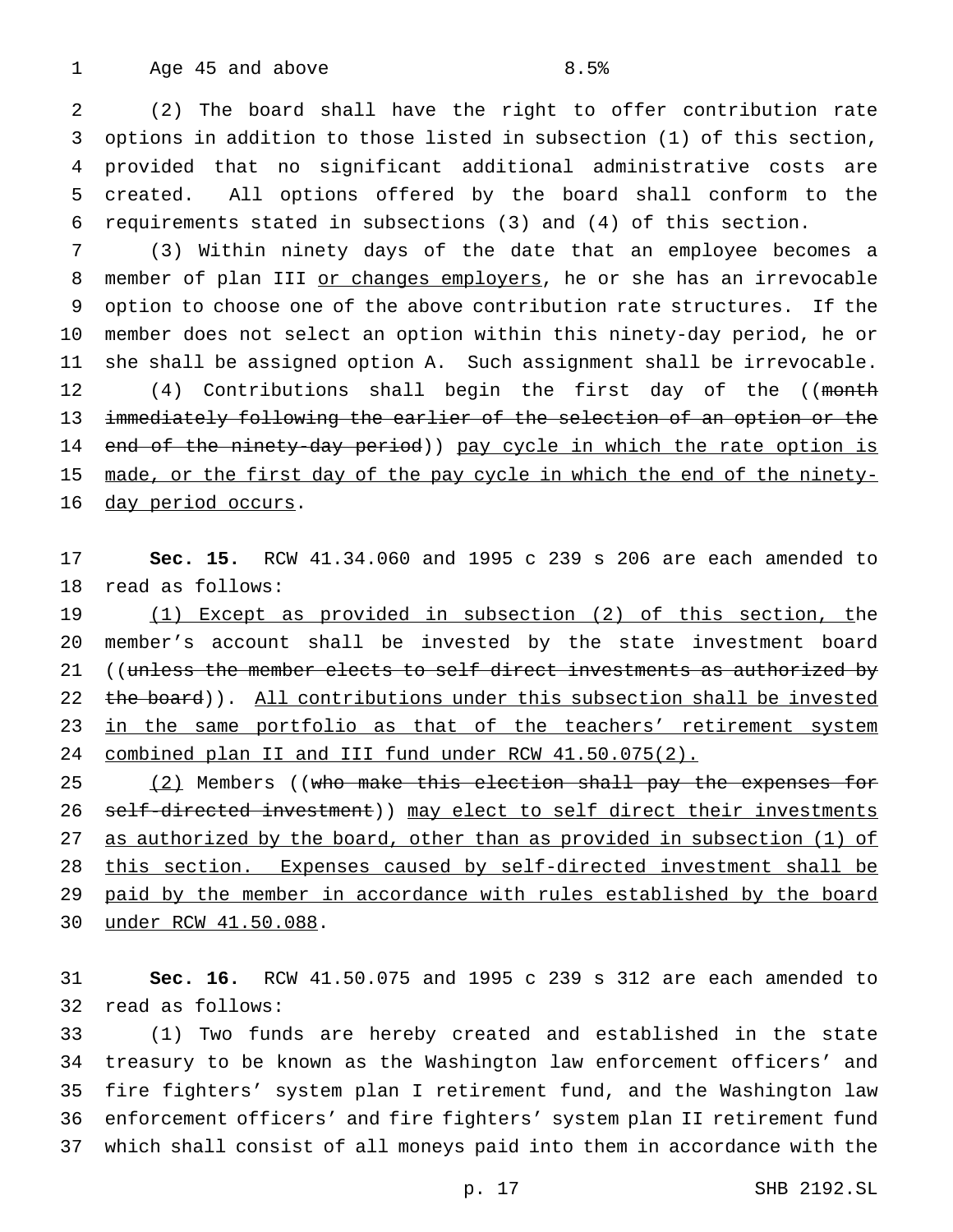provisions of this chapter and chapter 41.26 RCW, whether such moneys take the form of cash, securities, or other assets. The plan I fund shall consist of all moneys paid to finance the benefits provided to members of the law enforcement officers' and fire fighters' retirement system plan I, and the plan II fund shall consist of all moneys paid to finance the benefits provided to members of the law enforcement officers' and fire fighters' retirement system plan II.

 (2) All of the assets of the Washington state teachers' retirement system shall be credited according to the purposes for which they are held, to two funds to be maintained in the state treasury, namely, the teachers' retirement system plan I fund and the teachers' retirement system combined plan II and III fund. The plan I fund shall consist of all moneys paid to finance the benefits provided to members of the Washington state teachers' retirement system plan I, and the combined plan II and III fund shall consist of all moneys paid to finance the benefits provided to members of the Washington state teachers' retirement system plan II and III.

 (3) There is hereby established in the state treasury two separate funds, namely the public employees' retirement system plan I fund and the public employees' retirement system plan II fund. The plan I fund shall consist of all moneys paid to finance the benefits provided to members of the public employees' retirement system plan I, and the plan II fund shall consist of all moneys paid to finance the benefits provided to members of the public employees' retirement system plan II.  $($   $($   $($   $\frac{4}{2}$  There is hereby established in the state treasury the plan III defined contribution fund which shall consist of all contributions 27 and earnings paid on behalf of members, except as otherwise provided.))

 **Sec. 17.** RCW 41.50.110 and 1995 c 239 s 313 are each amended to read as follows:

30 (1) ((Notwithstanding any provision of law to the contrary, the 31 retirement system expense fund is hereby redesignated as the department 32 of retirement systems expense fund from which shall be paid the)) Except as provided by RCW 41.50.255 and subsection (6) of this section, 34 all expenses of the administration of the department and the expenses of administration of the retirement systems created in chapters 2.10, 2.12, 41.26, 41.32, 41.40, 41.34, and 43.43 RCW shall be paid from the 37 department of retirement systems expense fund.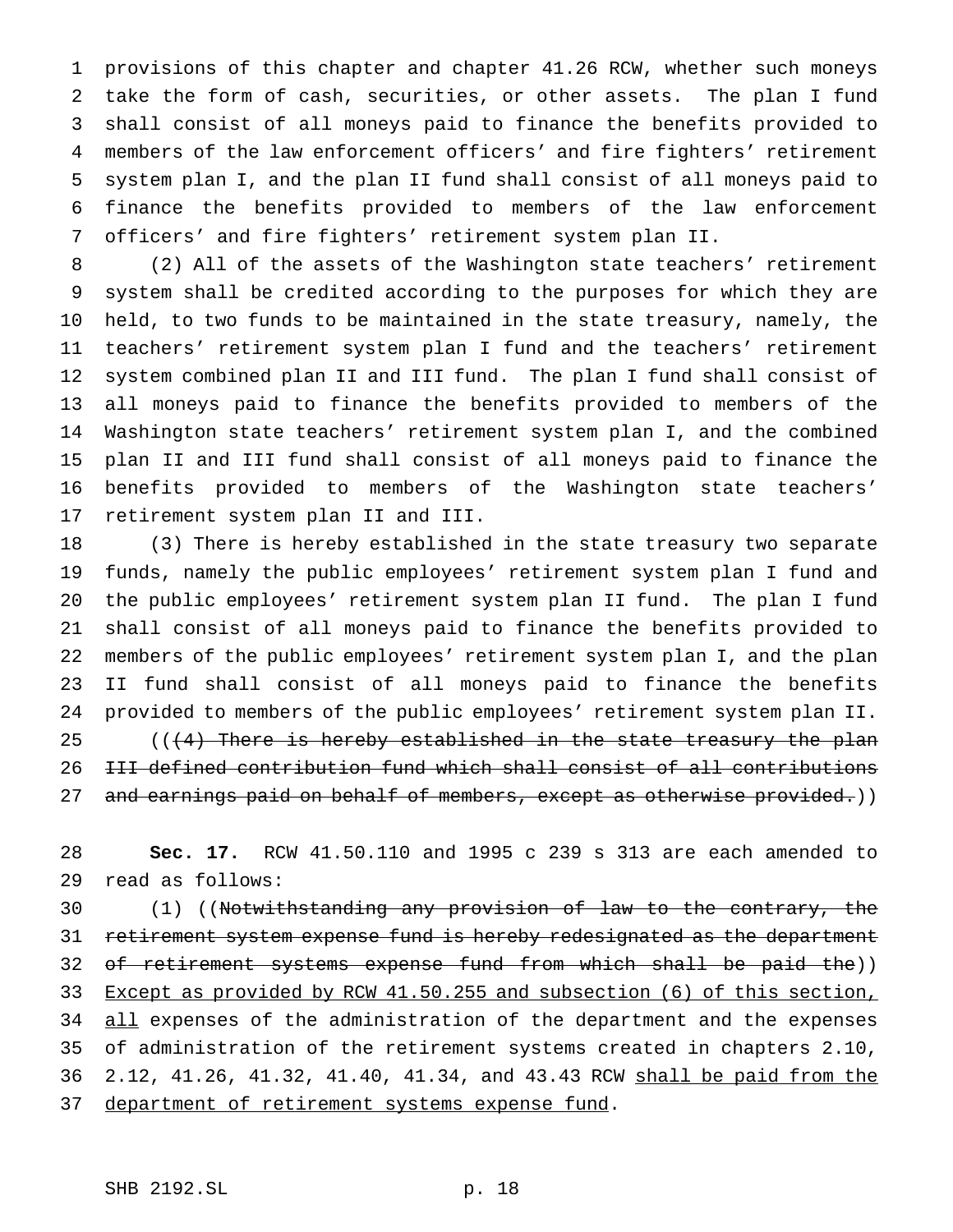(2) In order to reimburse the department of retirement systems expense fund on an equitable basis the department shall ascertain and report to each employer, as defined in RCW 41.26.030, 41.32.010, or 41.40.010, the sum necessary to defray its proportional share of the entire expense of the administration of the retirement system that the employer participates in during the ensuing biennium or fiscal year whichever may be required. Such sum is to be computed in an amount directly proportional to the estimated entire expense of the administration as the ratio of monthly salaries of the employer's members bears to the total salaries of all members in the entire system. It shall then be the duty of all such employers to include in their budgets or otherwise provide the amounts so required.

 (3) The department shall compute and bill each employer, as defined in RCW 41.26.030, 41.32.010, or 41.40.010, at the end of each month for the amount due for that month to the department of retirement systems expense fund and the same shall be paid as are its other obligations. Such computation as to each employer shall be made on a percentage rate of salary established by the department. However, the department may at its discretion establish a system of billing based upon calendar year quarters in which event the said billing shall be at the end of each such quarter.

 (4) The director may adjust the expense fund contribution rate for each system at any time when necessary to reflect unanticipated costs or savings in administering the department.

 (5) An employer who fails to submit timely and accurate reports to the department may be assessed an additional fee related to the increased costs incurred by the department in processing the deficient reports. Fees paid under this subsection shall be deposited in the retirement system expense fund.

 (a) Every six months the department shall determine the amount of an employer's fee by reviewing the timeliness and accuracy of the reports submitted by the employer in the preceding six months. If those reports were not both timely and accurate the department may prospectively assess an additional fee under this subsection.

 (b) An additional fee assessed by the department under this subsection shall not exceed fifty percent of the standard fee.

(c) The department shall adopt rules implementing this section.

 (6) Expenses ((incurred pursuant to RCW 41.34.060 shall be deducted from the defined contribution fund in accordance with rules established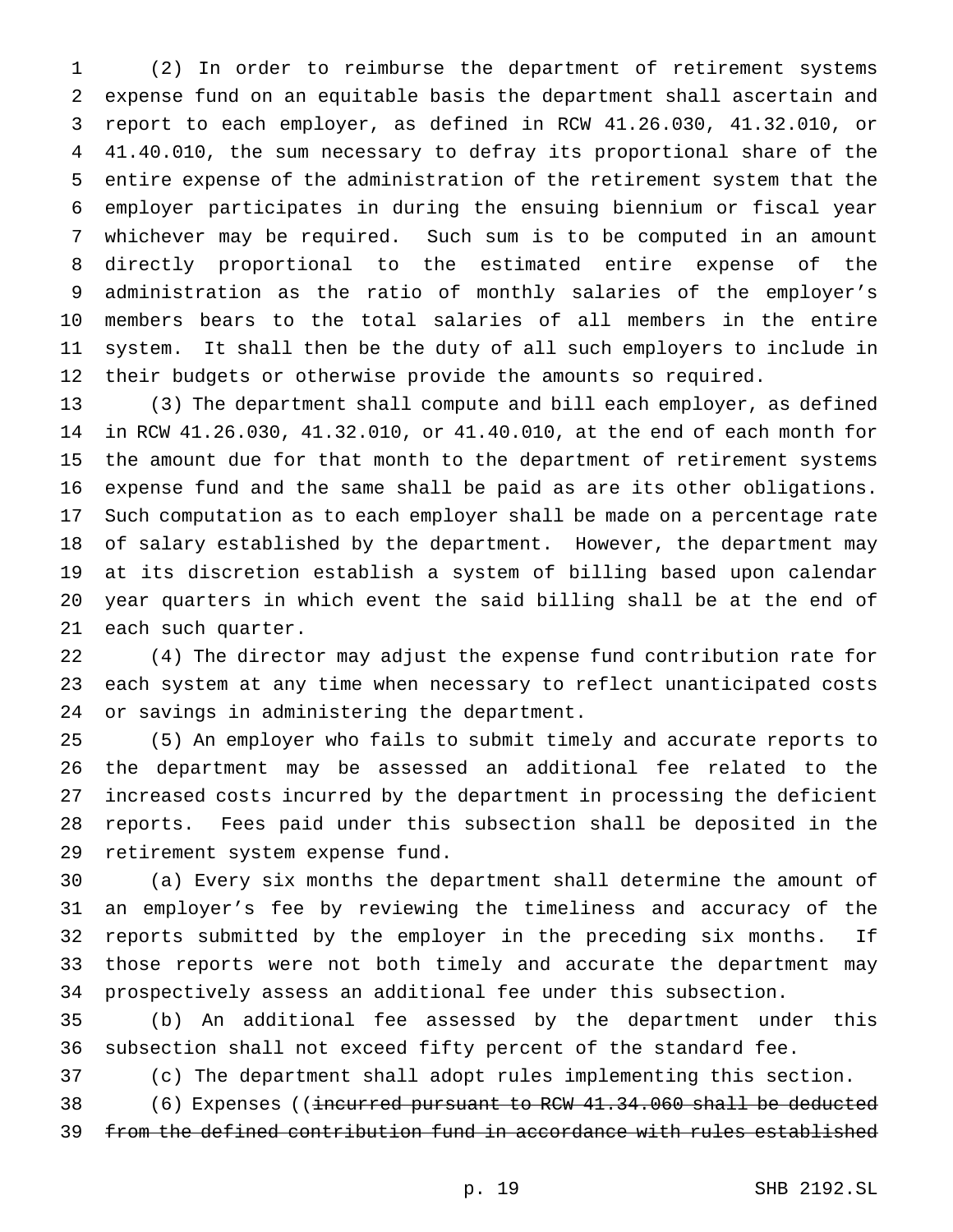1 by the board under RCW 41.50.088)) other than those under RCW 41.34.060(2) shall be paid pursuant to subsection (1) of this section.

 **Sec. 18.** RCW 41.50.670 and 1991 c 365 s 13 are each amended to read as follows:

 (1) Nothing in this chapter regarding mandatory assignment of benefits to enforce a spousal maintenance obligation shall abridge the right of an obligee to direct payments of retirement benefits to satisfy a property division obligation ordered pursuant to a court decree of dissolution or legal separation or any court order or court- approved property settlement agreement incident to any court decree of dissolution or legal separation as provided in RCW 2.10.180, 2.12.090, 41.04.310, 41.04.320, 41.04.330, ((41.26.180)) 41.26.053, 41.32.052,  $41.34.070(3)$ , 41.40.052, 43.43.310, or 26.09.138, as those statutes existed before July 1, 1987, and as those statutes exist on and after July 28, 1991. The department shall pay benefits under this chapter in a lump sum or as a portion of periodic retirement payments as expressly provided by the dissolution order. A dissolution order may not order the department to pay a periodic retirement payment or lump sum unless that payment is specifically authorized under the provisions of chapter 2.10, 2.12, 41.26, 41.32, 41.34, 41.40, or 43.43 RCW, as applicable.

 (2) The department shall pay directly to an obligee the amount of periodic retirement payments or lump sum payment, as appropriate, specified in the dissolution order if the dissolution order filed with the department pursuant to subsection (1) of this section includes a provision that states in the following form:

 If . . . . . . (the obligor) receives periodic retirement payments as defined in RCW 41.50.500, the department of retirement systems shall 28 pay to  $\ldots$  . . . . (the obligee)  $\ldots$  . . . . dollars from such payments 29 or . . . percent of such payments. If the obligor's debt is expressed as a percentage of his or her periodic retirement payment and the obligee does not have a survivorship interest in the obligor's benefit, the amount received by the obligee shall be the percentage of the periodic retirement payment that the obligor would have received had he or she selected a standard allowance.

 If . . . . . . (the obligor) requests or has requested a withdrawal of accumulated contributions as defined in RCW 41.50.500, or becomes eligible for a lump sum death benefit, the department of retirement 38 systems shall pay to  $\ldots$ .... (the obligee) ...... dollars plus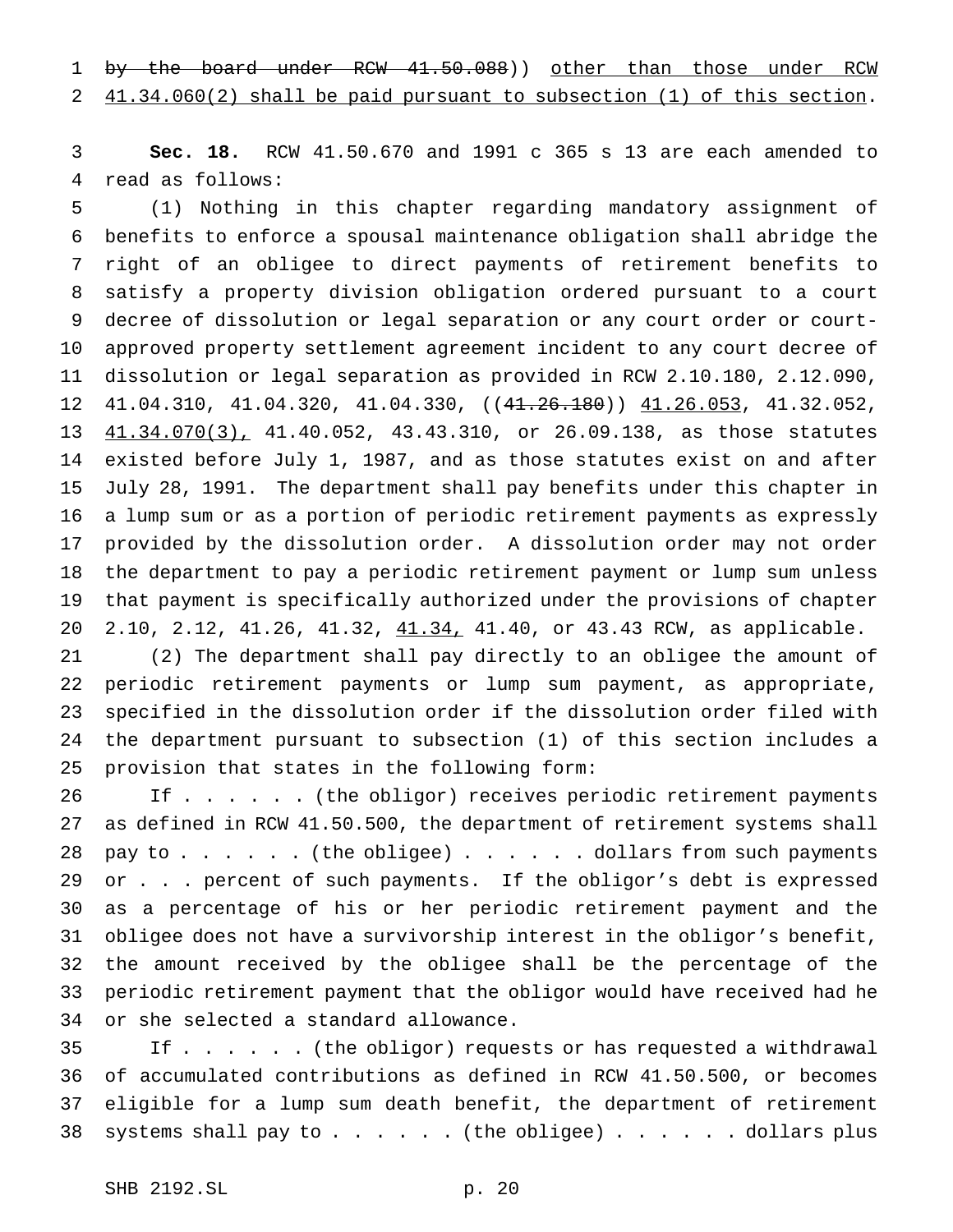interest at the rate paid by the department of retirement systems on member contributions. Such interest to accrue from the date of this order's entry with the court of record.

 (3) This section does not require a member to select a standard allowance upon retirement nor does it require the department to recalculate the amount of a retiree's periodic retirement payment based on a change in survivor option.

 (4) A court order under this section may not order the department to pay more than seventy-five percent of an obligor's periodic retirement payment to an obligee.

 (5) Persons whose court decrees were entered between July 1, 1987, and July 28, 1991, shall also be entitled to receive direct payments of retirement benefits to satisfy court-ordered property divisions if the dissolution orders comply or are modified to comply with this section and RCW 41.50.680 through 41.50.720 and, as applicable, RCW 2.10.180, 16 2.12.090,  $((41.26.180))$   $(1.26.053, 41.32.052, 41.34.070, 41.40.052,$ 43.43.310, and 26.09.138.

 (6) The obligee must file a copy of the dissolution order with the department within ninety days of that order's entry with the court of record.

 (7) A division of benefits pursuant to a dissolution order under this section shall be based upon the obligor's gross benefit prior to any deductions. If the department is required to withhold a portion of the member's benefit pursuant to 26 U.S.C. Sec. 3402 and the sum of that amount plus the amount owed to the obligee exceeds the total benefit, the department shall satisfy the withholding requirements under 26 U.S.C. Sec. 3402 and then pay the remainder to the obligee. The provisions of this subsection do not apply to amounts withheld pursuant to 26 U.S.C. Sec. 3402(i).

 **Sec. 19.** RCW 41.54.030 and 1995 c 239 s 319 are each amended to read as follows:

 (1) A dual member may combine service in all systems for the purpose of:

 (a) Determining the member's eligibility to receive a service retirement allowance; and

36 (b) Qualifying for a benefit under RCW ((41.32.885(3))) 41.32.840(2).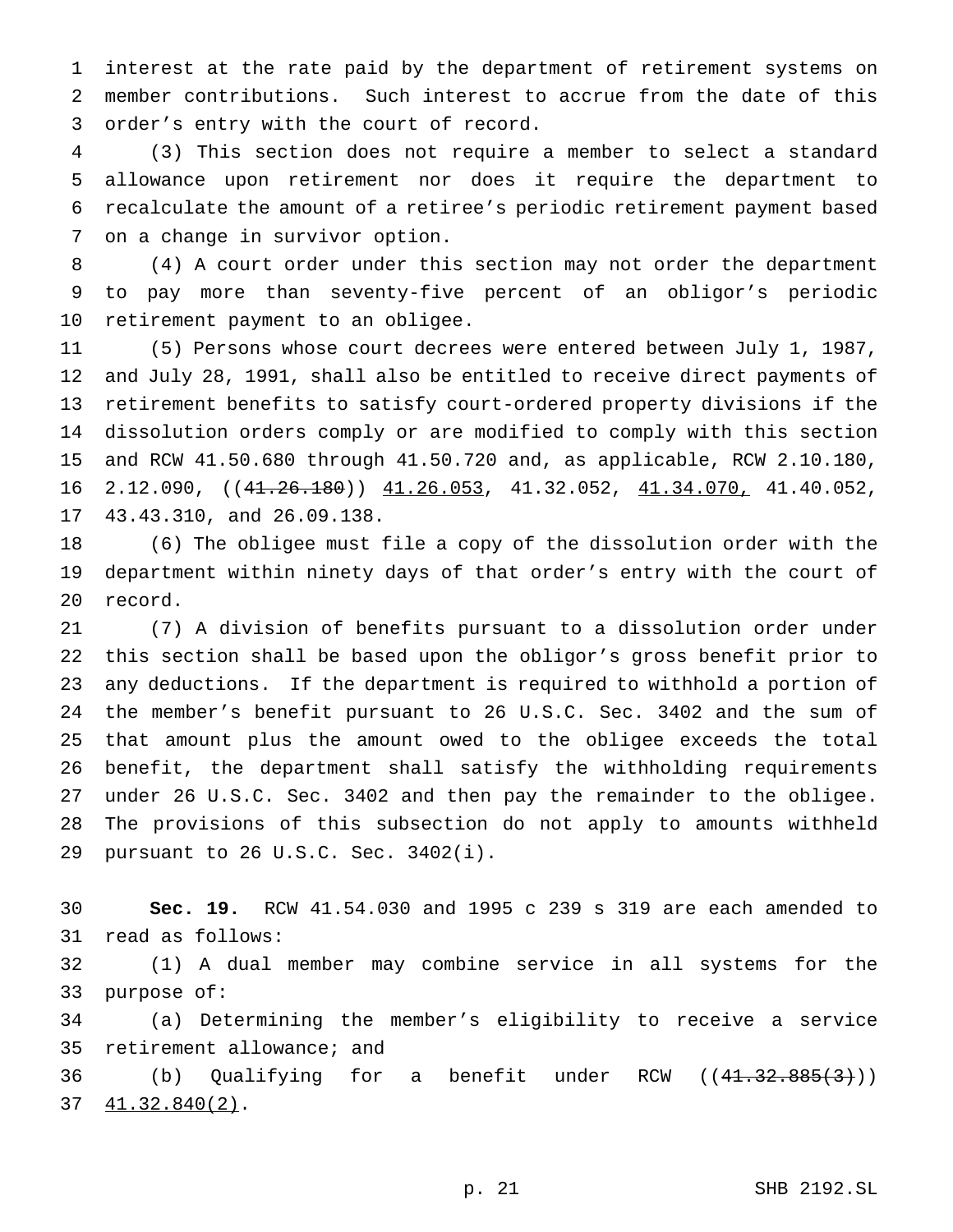(2) A dual member who is eligible to retire under any system may elect to retire from all the member's systems and to receive service retirement allowances calculated as provided in this section. Each system shall calculate the allowance using its own criteria except that the member shall be allowed to substitute the member's base salary from any system as the compensation used in calculating the allowance.

 (3) The service retirement allowances from a system which, but for this section, would not be allowed to be paid at this date based on the dual member's age shall be either actuarially adjusted from the earliest age upon which the combined service would have made such dual member eligible in that system, or the dual member may choose to defer the benefit until fully eligible.

 **Sec. 20.** RCW 2.14.080 and 1991 sp.s. c 13 s 103 are each amended to read as follows:

(1) The administrator for the courts shall:

 (a) Deposit or invest the contributions under RCW 2.14.090 in a credit union, savings and loan association, bank, or mutual savings bank;

 (b) Purchase life insurance, shares of an investment company, or fixed and/or variable annuity contracts from any insurance company or investment company licensed to contract business in this state; or

 (c) Invest in any of the class of investments described in RCW 43.84.150.

24 (2) The state investment board or the ((committee for deferred 25 compensation)) department of retirement systems, at the request of the administrator for the courts, may invest moneys in the principal account. Moneys invested by the investment board shall be invested in 28 accordance with RCW 43.84.150. Moneys invested by the ((committee for 29 deferred compensation)) department of retirement systems shall be 30 invested in accordance with ((RCW 41.04.250)) applicable law. Except as provided in RCW 43.33A.160 or as necessary to pay a pro rata share 32 of expenses incurred by the ((committee for deferred compensation)) 33 department of retirement systems, one hundred percent of all earnings from these investments, exclusive of investment income pursuant to RCW 43.84.080, shall accrue directly to the principal account.

 **Sec. 21.** RCW 41.05.011 and 1995 1st sp.s. c 6 s 2 are each amended to read as follows: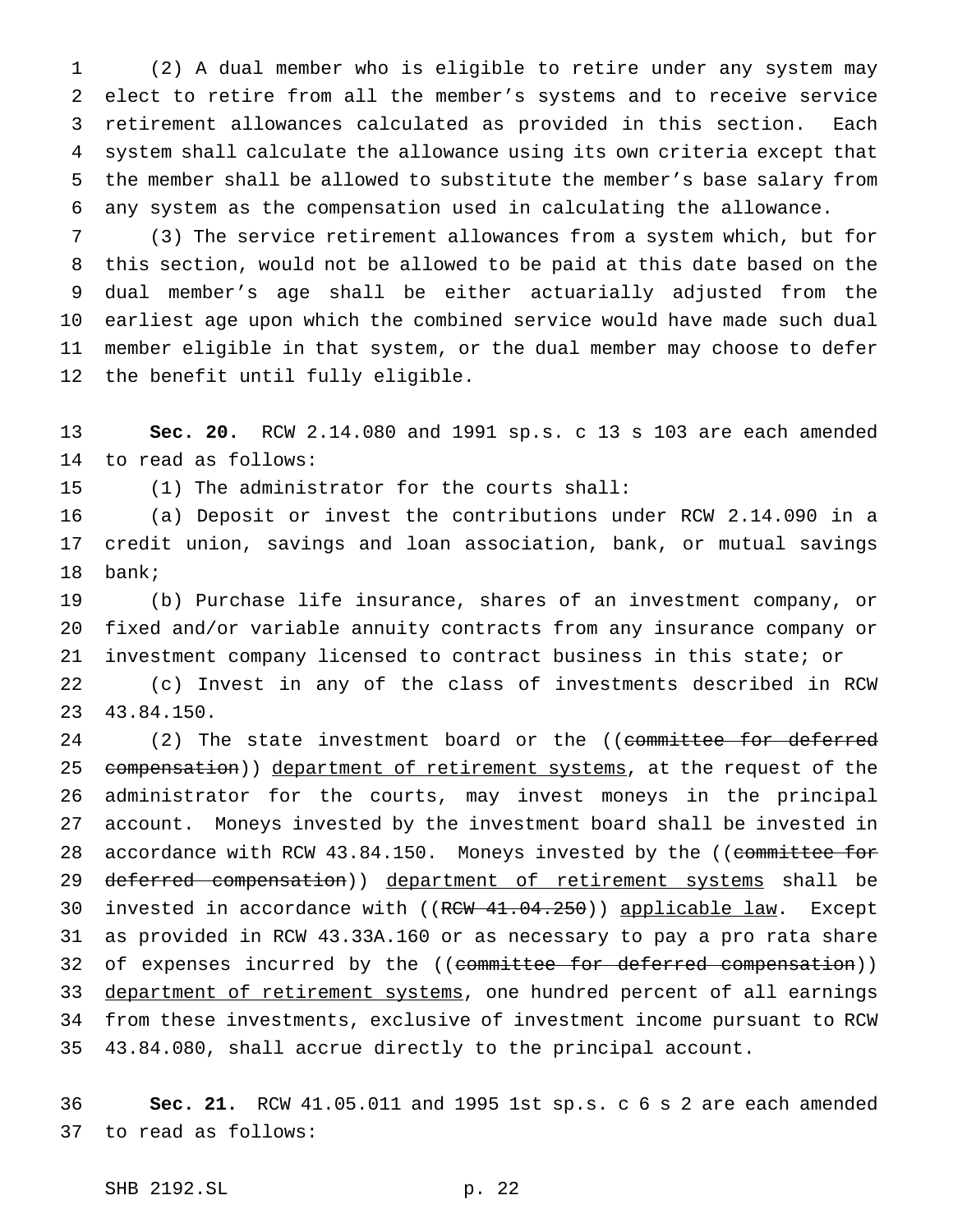Unless the context clearly requires otherwise, the definitions in this section shall apply throughout this chapter.

(1) "Administrator" means the administrator of the authority.

 (2) "State purchased health care" or "health care" means medical and health care, pharmaceuticals, and medical equipment purchased with state and federal funds by the department of social and health services, the department of health, the basic health plan, the state health care authority, the department of labor and industries, the department of corrections, the department of veterans affairs, and local school districts.

 (3) "Authority" means the Washington state health care authority. (4) "Insuring entity" means an insurer as defined in chapter 48.01 RCW, a health care service contractor as defined in chapter 48.44 RCW, or a health maintenance organization as defined in chapter 48.46 RCW. (5) "Flexible benefit plan" means a benefit plan that allows employees to choose the level of health care coverage provided and the amount of employee contributions from among a range of choices offered by the authority.

 (6) "Employee" includes all full-time and career seasonal employees 20 of the state, whether or not covered by civil service; elected and appointed officials of the executive branch of government, including full-time members of boards, commissions, or committees; and includes any or all part-time and temporary employees under the terms and conditions established under this chapter by the authority; justices of the supreme court and judges of the court of appeals and the superior courts; and members of the state legislature or of the legislative authority of any county, city, or town who are elected to office after February 20, 1970. "Employee" also includes: (a) Employees of a county, municipality, or other political subdivision of the state if the legislative authority of the county, municipality, or other political subdivision of the state seeks and receives the approval of the authority to provide any of its insurance programs by contract with the authority, as provided in RCW 41.04.205; (b) employees of employee organizations representing state civil service employees, at the option of each such employee organization, and, effective October 1, 1995, employees of employee organizations currently pooled with employees of school districts for the purpose of purchasing insurance benefits, at the option of each such employee organization; and (c) employees of a school district if the authority agrees to provide any of the school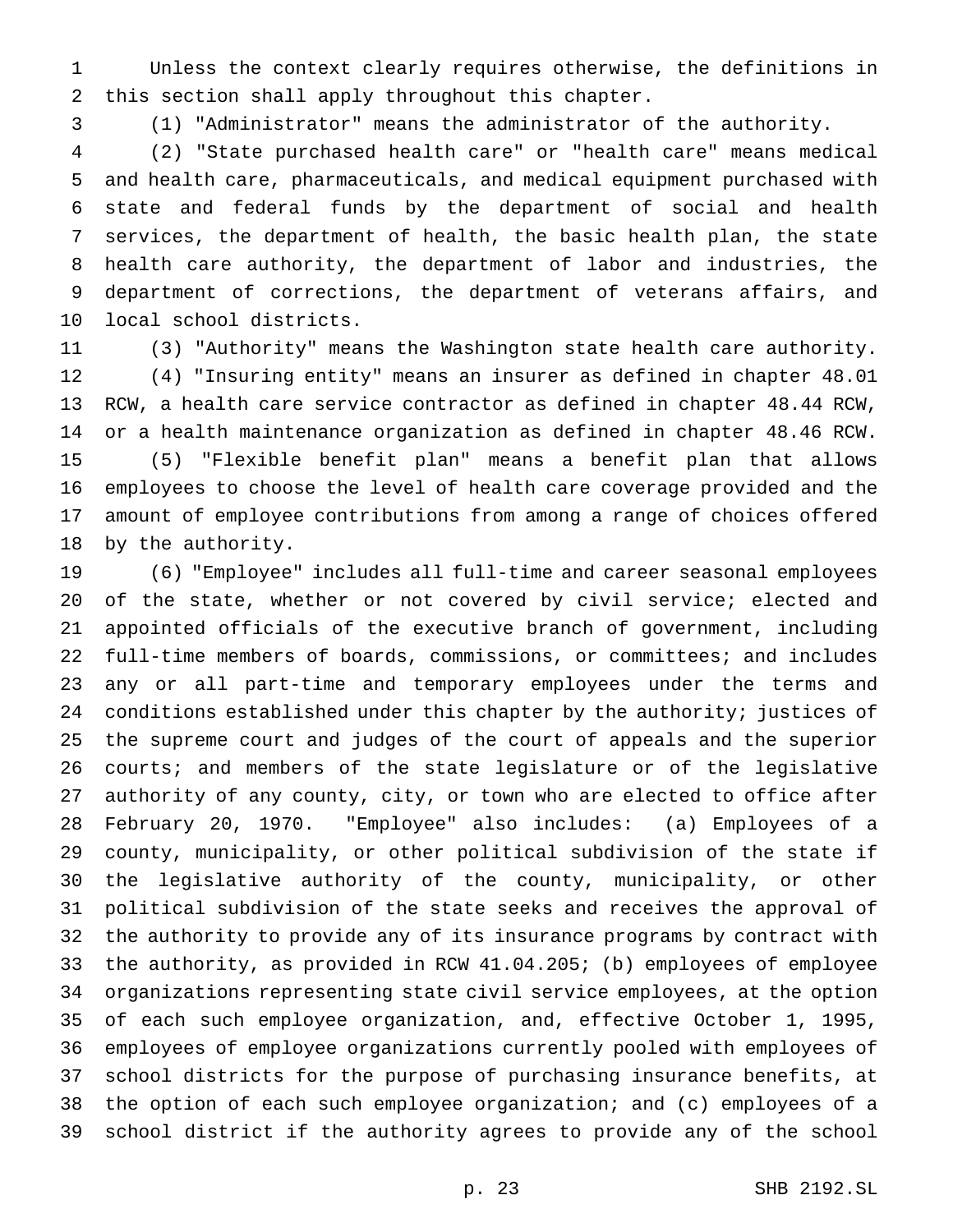districts' insurance programs by contract with the authority as provided in RCW 28A.400.350.

 (7) "Board" means the public employees' benefits board established under RCW 41.05.055.

(8) "Retired or disabled school employee" means:

 (a) Persons who separated from employment with a school district or educational service district and are receiving a retirement allowance under chapter 41.32 or 41.40 RCW as of September 30, 1993;

 (b) Persons who separate from employment with a school district or educational service district on or after October 1, 1993, and immediately upon separation receive a retirement allowance under chapter 41.32 or 41.40 RCW;

 (c) Persons who separate from employment with a school district or educational service district due to a total and permanent disability, and are eligible to receive a deferred retirement allowance under chapter 41.32 or 41.40 RCW.

 (9) "Benefits contribution plan" means a premium only contribution plan, a medical flexible spending arrangement, or a cafeteria plan whereby state and public employees may agree to a contribution to benefit costs which will allow the employee to participate in benefits offered pursuant to 26 U.S.C. Sec. 125 or other sections of the internal revenue code.

(10) "Salary" means a state employee's monthly salary or wages.

 (11) "Participant" means an individual who fulfills the eligibility and enrollment requirements under the benefits contribution plan.

 (12) "Plan year" means the time period established by the authority.

 (13) "Separated employees" means persons who separate from 29 employment with an employer as defined in RCW 41.32.010(11) on or after 30 July 1, 1996, and who are at least age fifty-five and have at least ten 31 years of service under the teachers' retirement system plan III as defined in RCW 41.32.010(40).

 **Sec. 22.** RCW 41.05.080 and 1994 c 153 s 7 are each amended to read as follows:

35 (1) Under the qualifications, terms, conditions, and benefits set 36 by the board:

 (a) Retired or disabled state employees, retired or disabled school employees, or employees of county, municipal, or other political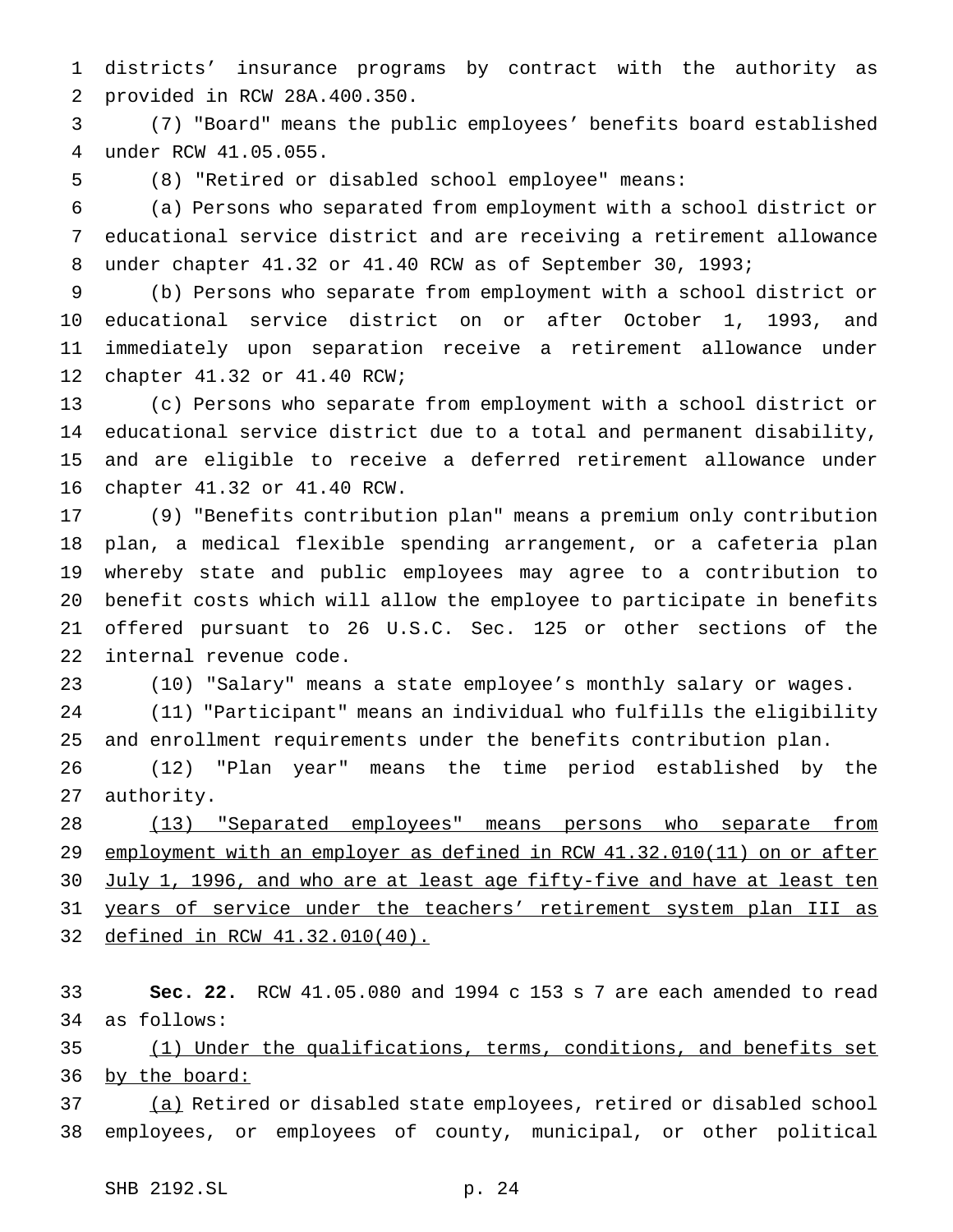subdivisions covered by this chapter who are retired may continue their participation in insurance plans and contracts after retirement or disablement((, under the qualifications, terms, conditions, and 4 benefits set by the board: PROVIDED, That the)  $i$ 

 (b) Separated employees may continue their participation in insurance plans and contracts if participation is selected immediately upon separation from employment.

8 (2) Rates charged retired or disabled employees, separated 9 employees, spouses, or dependent children who are not eligible for parts A and B of medicare shall be based on the experience of the 11 community rated risk pool established under RCW 41.05.022((: PROVIDED 12 FURTHER, That)).

 (3) Rates charged to retired or disabled employees, separated 14 employees, spouses, or children who are eligible for parts A and B of medicare shall be calculated from a separate experience risk pool comprised only of individuals eligible for parts A and B of medicare; however, the premiums charged to medicare-eligible retirees and disabled employees shall be reduced by the amount of the subsidy 19 provided under RCW 41.05.085((: PROVIDED FURTHER, That)).

20 (4) Retired or disabled and separated employees shall be responsible for payment of premium rates developed by the authority which shall include the cost to the authority of providing insurance coverage including any amounts necessary for reserves and 24 administration in accordance with this chapter( $\left( \div \right)$  PROVIDED FURTHER, 25 That such)). These self pay rates will be established based on a separate rate for the employee, the spouse, and the children.

 (5) The term "retired state employees" for the purpose of this section shall include but not be limited to members of the legislature whether voluntarily or involuntarily leaving state office.

 **Sec. 23.** 1995 c 239 s 327 (uncodified) is amended to read as follows:

32 This act shall take effect July 1, 1996, except that sections 301 33 and 302 of this act shall take effect immediately.

 NEW SECTION. **Sec. 24.** The following acts or parts of acts are each repealed:

- (1) RCW 41.32.890 and 1995 c 239 s 116;
- (2) RCW 41.32.885 and 1995 c 239 s 115; and